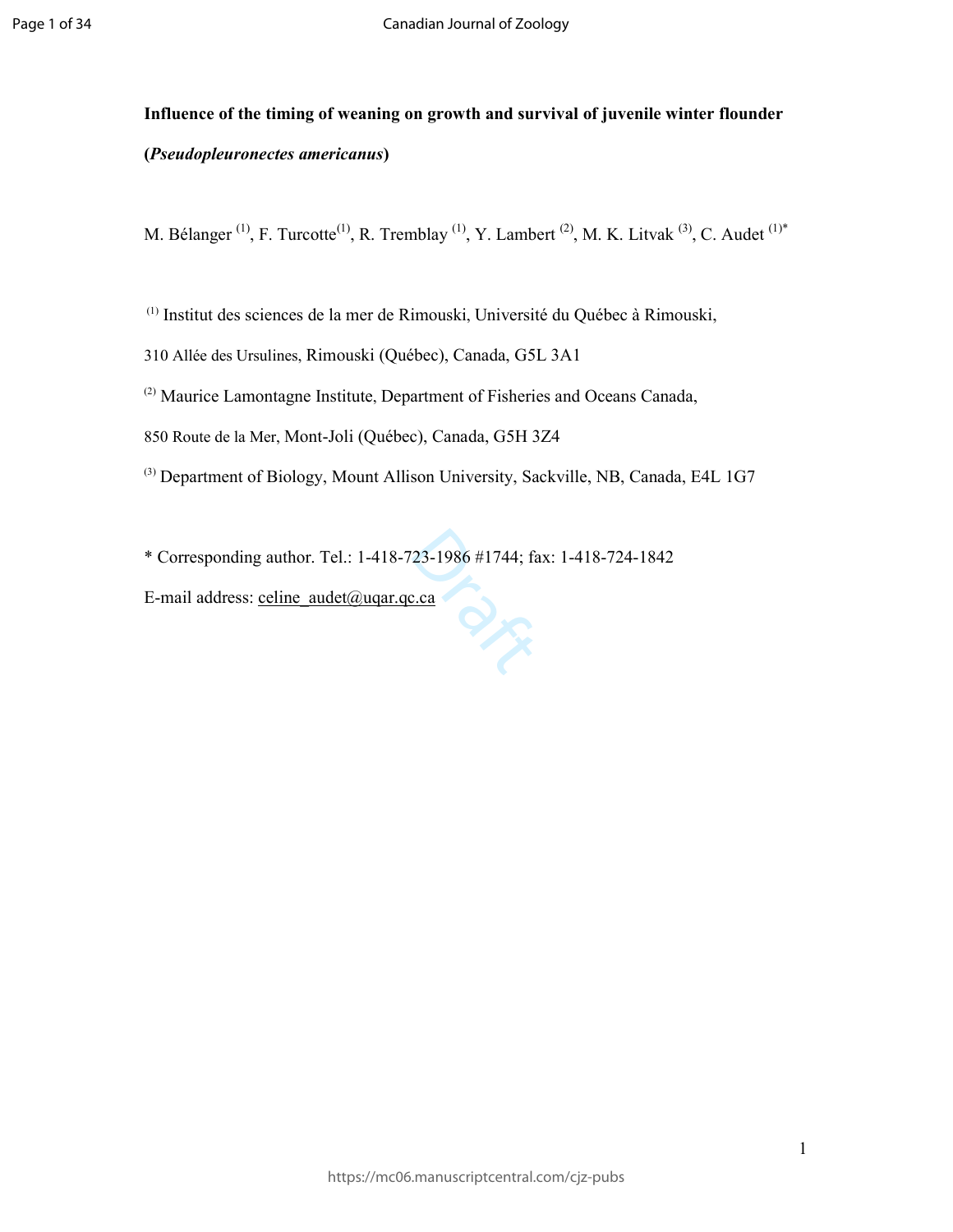### **Abstract**

a and lipid c<br>
e larval stage was<br>
settlement were 32 Metamorphosis is a critical developmental stage that presents particular challenges in fish aquaculture. The sharp increase in mortality that accompanies this transformation has often been attributed to nutritional deficiencies. Providing live feed (rotifers [*Brachionus plicatilis* (Müller, 1786)], *Artemia* [*Artemia salina* (L., 1758)]) during the larval stages is costly and labour-intensive, which explains why much effort has been put on early weaning. However, previous observations in winter flounder (*Pseudopleuronectes americanus* (Walbaum, 1792)) indicate that juveniles weaned after settlement had better survival than those weaned at the larval stage. In this study, we tested whether late weaning (at settlement [W0], and groups maintained on co-feeding for one [W1], two [W2], or three [W3] months following settlement) could improve juvenile survival and lipid composition. Our results demonstrated that maintaining co-feeding beyond the larval stage was essential for post-settlement survival. Juveniles co-fed until 90 days after settlement were 32.5% heavier. Analyses of fatty acids trophic markers suggested that juveniles preferentially fed on enriched rotifers rather than inert food. No pigmentation or fin erosion problems were observed in any of the weaning treatments, which indicates good rearing conditions.

# **Résumé**

La métamorphose est une étape critique du développement qui présente des défis particuliers en aquaculture. La forte hausse de mortalité associée à cette étape a souvent été attribuée à des carences nutritionnelles. Fournir de la nourriture vivante (rotifères [*Brachionus plicatilis* (Müller, 1786)], *Artemia* [*Artemia salina* (L., 1758)]) au cours des premiers stades de vie est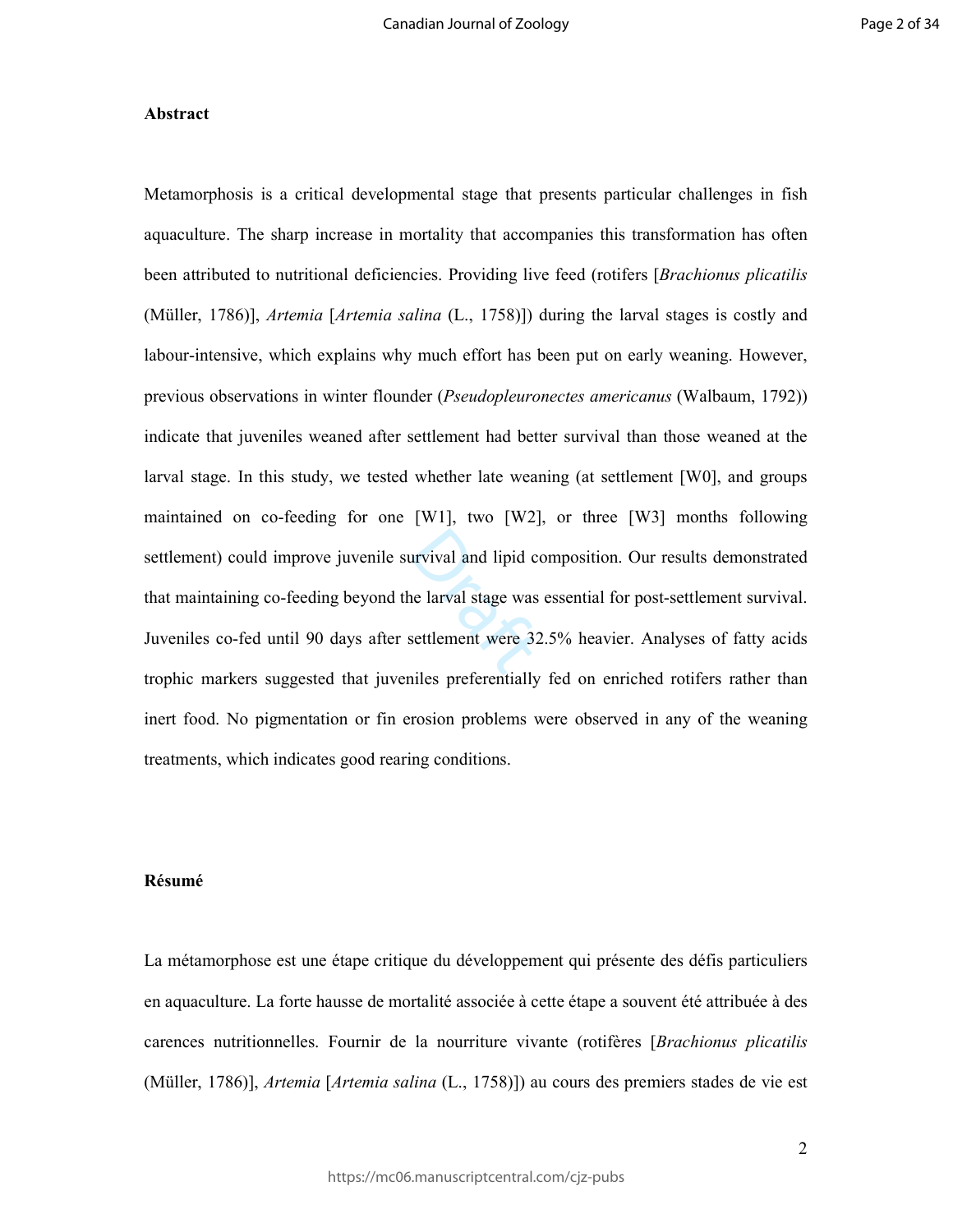cides gras suggères<br>
sence de problèments<br>
itements indique coûteux et exige beaucoup d'efforts ce qui explique l'intérêt pour un sevrage rapide. Cependant, des observations précédentes chez les juvéniles de plie rouge (*Pseudopleuronectes americanus* (Walbaum, 1792)) indiquent que des juvéniles sevrés au moment du passage à l'habitat benthique ont une meilleure survie que ceux sevrés au stade larvaire. Dans cette étude, nous avons testé si un sevrage tardif (au moment du passage à la phase benthique [W0]) et chez des groupes maintenus en alimentation mixte pour un [W1], deux [W2], ou trois [W3] mois suivant le début de la phase benthique) pouvait accroître la survie et améliorer les teneurs en lipides. Nos résultats indiquent que le maintien de l'alimentation mixte au-delà du stade larvaire est essentiel pour améliorer la survie suite au passage en phase benthique. Les juvéniles nourris sur un régime mixte jusqu'à 90 jours suivant le passage en phase benthique avaient une masse 32.5 % plus élevée. L'analyse de marqueurs trophiques parmi les acides gras suggère que les juvéniles se nourrissent préférentiellement de rotifères. L'absence de problèmes de pigmentation ou d'érosion de nageoire au cours des différents traitements indique la présence de conditions d'élevage adéquates.

**Keywords:** Winter flounder, *Pseudopleuronectes americanus*, weaning, live prey, lipid classes, fatty acids, aquaculture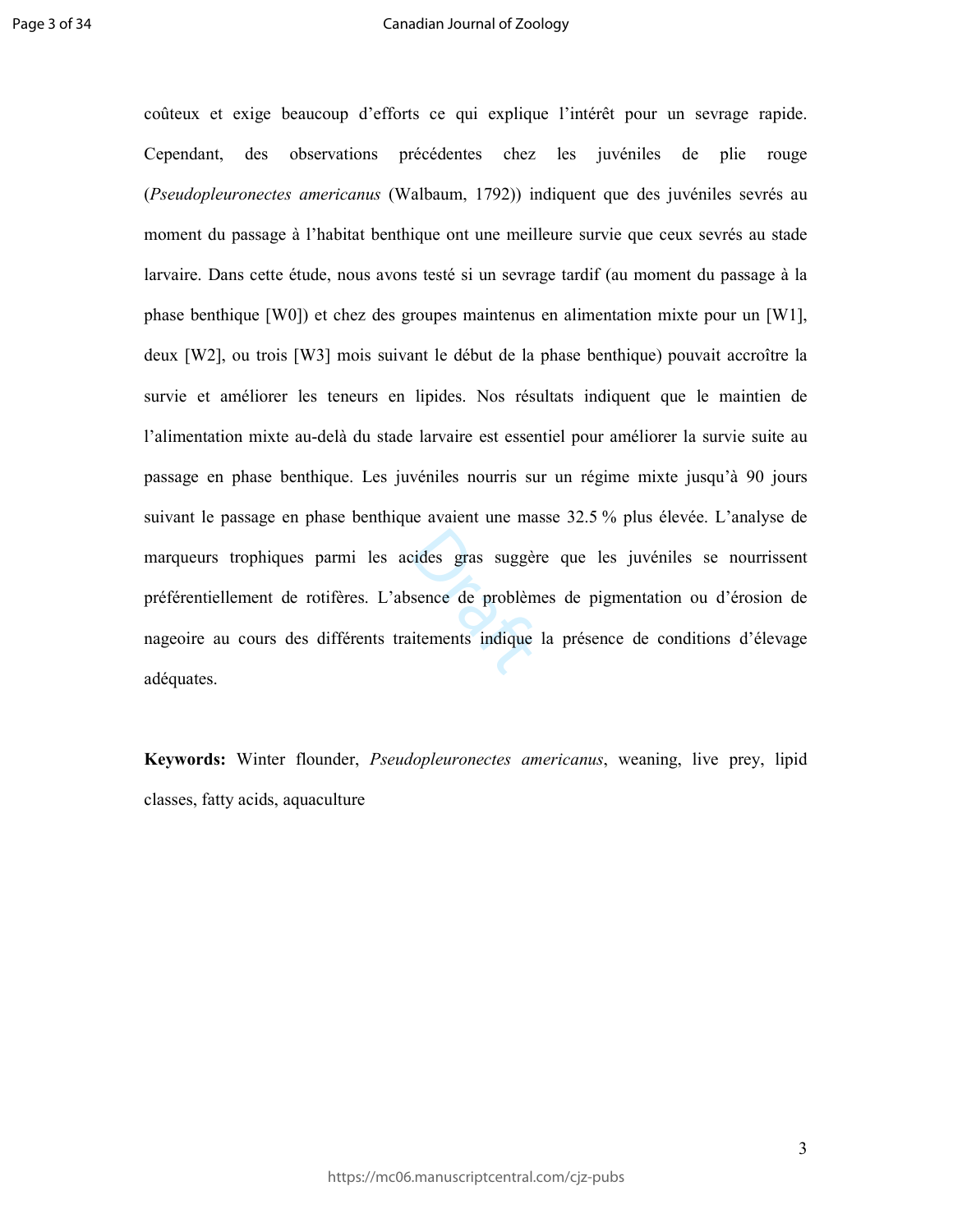## **Introduction**

Winter flounder (*Pseudopleuronectes americanus* (Walbaum, 1792)) is a common flatfish that inhabits coastal waters of the northwest Atlantic, from Georgia (33˚N) to Newfoundland and southern Labrador (53˚N; Buckley 1989). It has been identified as a promising species for aquaculture in Eastern Canada (Litvak 1999) because it is hardy; it is euryhaline (McCracken 1963), eurythermal (Pearcy 1962; Duman and Devries 1974) and produces antifreeze proteins allowing it to survive below the freezing point of water (Duman and Devries 1974; Fletcher 1977). It can easily be kept in captivity, and Litvak (1999) indicated that adults grown in cages were bigger than wild stocks. Based on previous work done on the larval stage (e.g., Audet and Tremblay 2011), this species is a good model to improve feeding procedures during the transition period between the larval and juvenile stages.

adults from eggs Winter flounder have been grown to adults from eggs under hatchery conditions since the 1990's. Brood stock management (Plante et al*.* 2003) and larval rearing have been achieved (Ben Khemis et al*.* 2000; 2003; Mercier et al. 2004), and newly metamorphosed juvenile rearing conditions have been explored (Lee and Litvak 1996; de Montgolfier et al*.* 2005). Nevertheless, specific knowledge on stock enhancement, breeding, and both larval and juvenile rearing is lacking to make this production possible for the industry (Audet and Tremblay 2011). As is the case for most marine fishes (Cahu and Zambonino-Infante 2001), information on nutritional requirements that would allow the development of mass production systems is currently lacking.

Flounder undergo an important metamorphosis between the larval and juvenile stages. Changes in behaviour and ecology—and more importantly in morphology and physiology in this critical developmental stage cause drastic energy depletion and a decrease in survival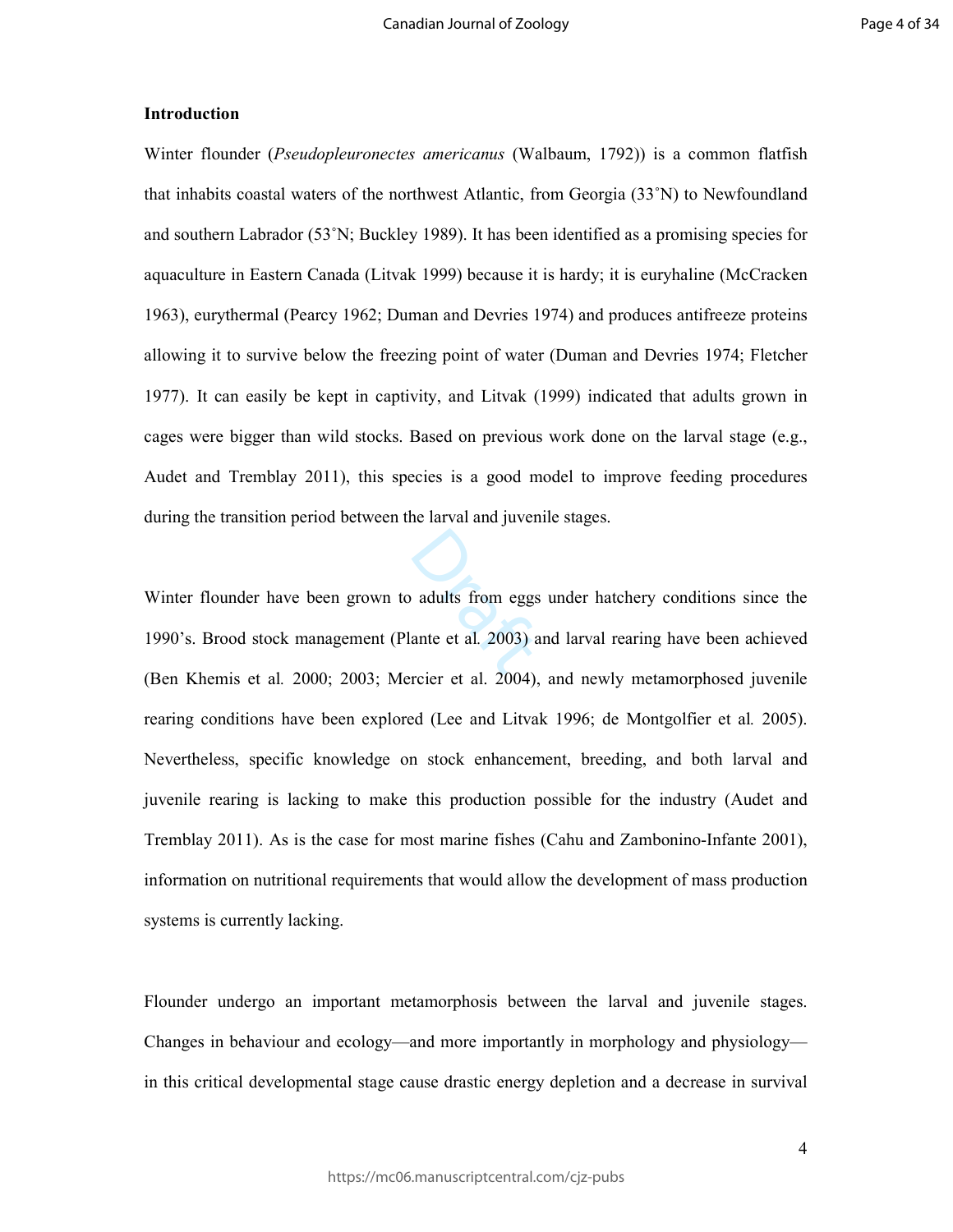#### Canadian Journal of Zoology

(Fraboulet et al*.* 2010). At this stage, it is crucial to provide quality feed to ensure the success of metamorphosis while also limiting the cost of the feed. Live prey are the main food source of cultured marine fish larvae. However, the production and use of live feed is expensive. Live feed are currently used because artificial food alone cannot ensure growth and survival, especially in the very early stages of development (Conceição et al*.* 2010).

atabe and Kiron 19<br>capacity of marine In winter flounder, enriched rotifers (*Brachionus plicatilis* (Müller, 1786)) are required from the first feeding, followed by the use of *Artemia salina* (L., 1758) when larvae increase in size (~ 5.5 mm; Ben Khemis et al. 2003). Live prey such as rotifers and *Artemia* are naturally poor in nutrients and need to be enriched, especially in essential unsaturated fatty acids (EUFA) such as docosahexaenoic acid (DHA; 22:6n-3), eicosapentaenoic acid (EPA; 20:5n-3), and arachidonic acid (AA; 20:4n-6) (Wanatabe and Kiron 1994; Sargent et al*.* 1999; Conceição et al*.* 2010). Indeed, the biosynthesis capacity of marine fishes for EUFA is very limited (Sargent et al. 1999; Glencross 2009), so these must be provided in the diet. Co-feeding a mixed diet of live prey and commercial food to marine fish larvae has been shown to sustain growth and survival while reducing production costs (Roselund et al. 1997; Canãvate and Fernandez-Díaz 1999; Koven et al*.* 2001). Weaning to commercial micropellets must be achieved to optimize juvenile production in hatcheries. Very early in their development, winter flounder are equipped with the enzymes needed to digest lipids (Murray et al. 2003) and proteins (Mercier et al*.* 2004; Murray et al*.* 2004), suggesting that they are able to digest inert food in their first life stages. Ben Khemis et al*.* (2003) showed that feeding larvae a mixed regime resulted in no reduction in growth rate until metamorphosis. These authors also showed that a rapid weaning (four days) starting at 5.5 mm standard length significantly lowered growth, while no effect was found on growth or onset of metamorphosis when weaning started at 6.6 mm. Butts et al*.* (2015) also found that winter flounder were most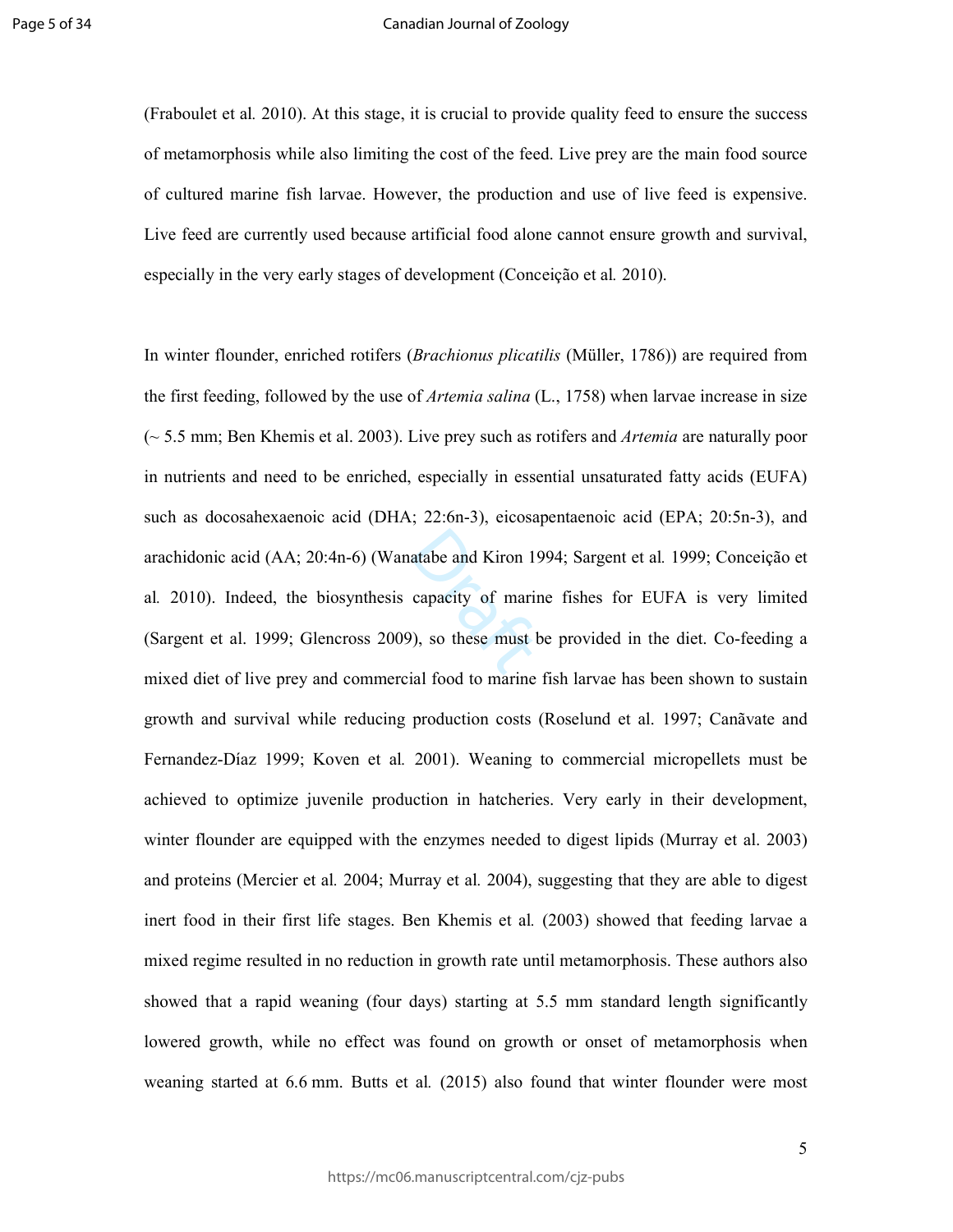receptive to an artificial diet between 5.5 and 6.23 mm. The optimal timing of weaning for winter flounder needs to be determined since it plays an important role in rearing success (Conceição et al*.* 2010),

This study explores the possibility of co-feeding winter flounder larvae with enriched rotifers and a commercial microdiet with different post-settlement weaning onset times. We hypothesized that maintaining a long-term co-feeding regime after settlement will reduce the mortality observed during metamorphosis, and that this reduced mortality is related to a higher content of essential fatty acids in juveniles.

### **Material and Methods**

### *Experimental design and rearing conditions*

*ditions*<br>Ben Khemis et al<br>the experiment (r Larvae were reared as described by Ben Khemis et al*.* (2003) except that enriched rotifers were the only live prey used during the experiment (no *Artemia*). At the end of the larval phase, the bottoms of the cylindro-conical larval rearing tanks were gently siphoned every two days to collect newly settled juveniles that were then transferred to rectangular flatbottomed juvenile rearing tanks ( $35.5 \times 65 \times 6.5$  cm). Water inflow was at one side (of the longer axis) and the drain was on the opposite side. In each tank, water flow was adjusted to 1.4 L min<sup>-1</sup>. Individuals with a flattened body and completed eye migration were identified as juveniles (Chambers and Leggett 1987). The bottoms of the flat tanks were covered with 250 mL of sand. Juveniles were stocked at an initial density of 400 juveniles per tank.

Juveniles were fed a mixed diet of enriched rotifers and commercial inert food (Gemma Wean Diamond, Skretting, France) until weaning. Different weaning times were tested: at settlement (W0), and one (W1) and two (W2) months after settlement; a fourth group (W3) was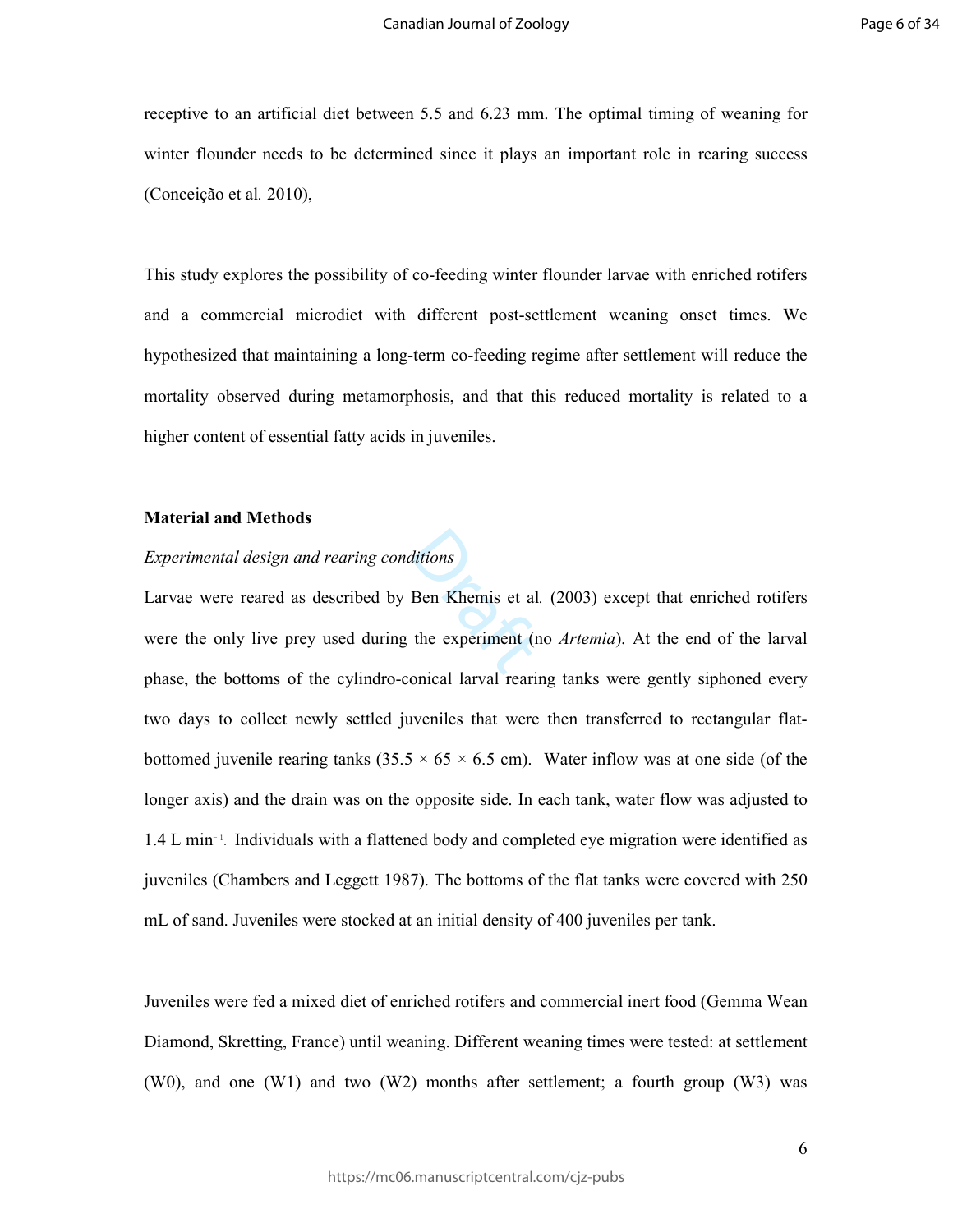#### Canadian Journal of Zoology

maintained on co-feeding until the end of experiments (90 days following settlement). Weaning was accomplished within three days with a progressive reduction of rotifers (by 1/3 per day) until feeding with only commercial inert food. Four juvenile rearing tanks were used for each treatment.

ile rearing tank<br>amond, INVE) gives<br>gitated so that foo Each juvenile tank under the mixed diet treatment received 30 000 enriched rotifers twice a day. Rotifers were enriched with a live microalga concentrate  $(5 \times 10^9 \text{ cells per } 10^6 \text{ rotifers})$ (*Nannochloropsis* sp. (Hibberd, 1981)*, Isochrysis galbana* (Parke)*, Pavlova lutheri* (Green, 1975)*,* 1:1:1 v:v:v; Nutrocean, Rimouski, QC, Canada) and enriched daily with Selco (1 g 10<sup>6</sup> rotifers) (INVE Aquaculture nutrition, Gransville, UT, USA). A liquid concentrate (Nutrocean) of live microalgae  $(0.7 \text{ cells } L^{-1})$  was also added to juvenile rearing tanks after the addition of rotifers. Each juvenile rearing tank received a daily ration of 0.2 g of commercial food (Gemma Wean Diamond, INVE) given in nine meals. At each dry food meal, the water's surface was gently agitated so that food particles would sink. The size of the commercial food was adjusted with juvenile growth: from day 0 to day 30 after settlement, we used the 0.3 mm pellets; from day 30 to day 60, juveniles received a 50:50 mix of 0.3 and 0.5 mm pellets; and after 60 days, they were given the 0.5 mm pellets only. Seawater flow was stopped from 09h00 to 12h00 and from 13h00 to 15h30 to avoid loss of rotifers and food by water renewal during feeding.

Sea water was pumped from the St. Lawrence estuary and sand filtered  $(50 \mu m)$  prior to entering the rearing tanks at 2 L min<sup>-1</sup>. Rearing was done under natural conditions of photoperiod (400 lx), salinity (28–30), and temperature (from 12°C in summer to 6°C at the end of the experiment). Each tank was cleaned daily to remove excess food and dead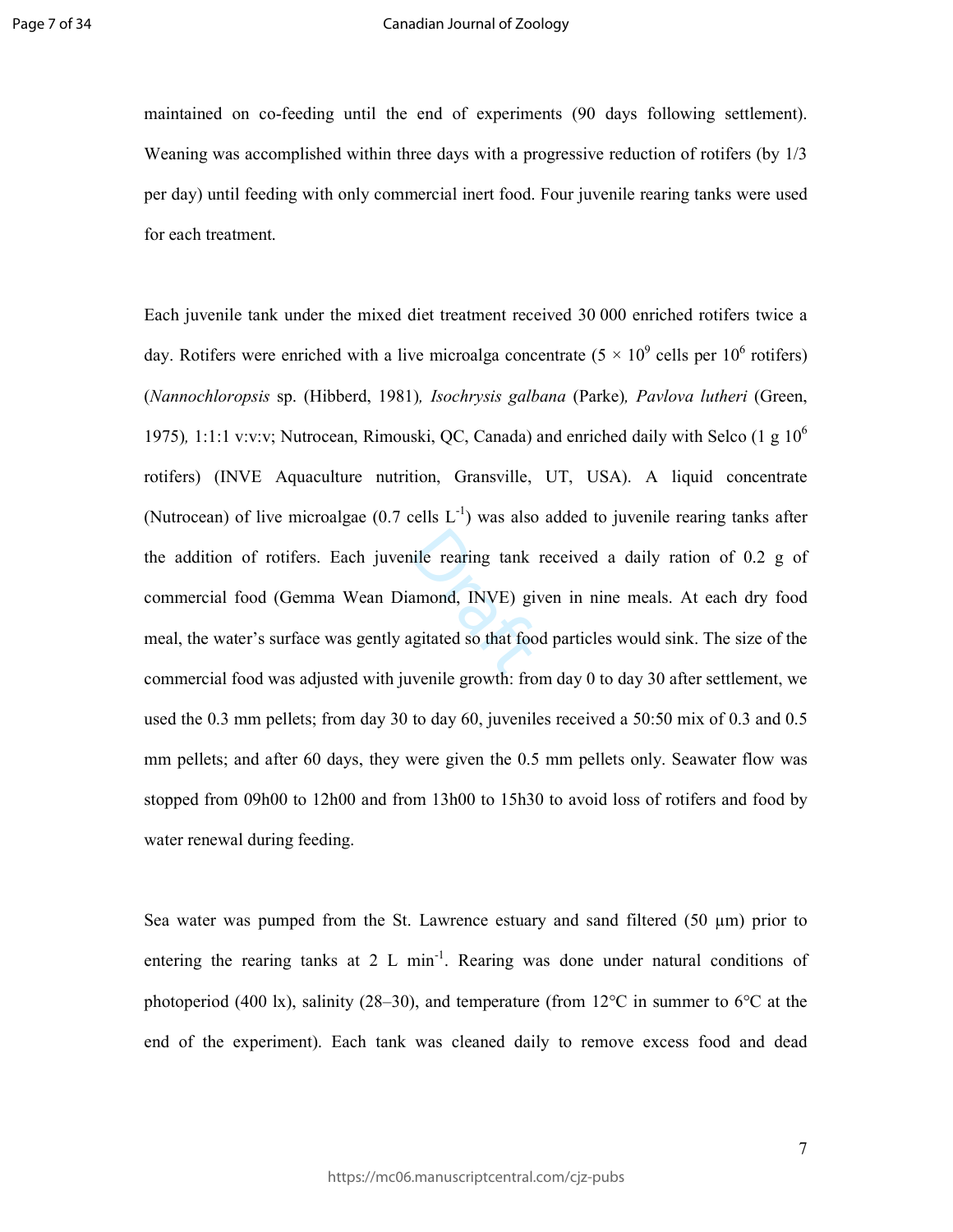individuals using sterile plastic Pasteur pipets. A thorough cleaning was done once a month during which the remaining fish were counted.

### *Sampling*

Juvenile samplings were done 0, 15, 30, 45, 60, 75, and 90 days after settlement for each weaning treatment for survival measurements. Fish were imaged using a digital camera  $(Evolution<sup>MD</sup> VF, Media Cybernetics) coupled to a binocular microscope (Olympus SZ61).$ On day 0, six juveniles per larval rearing tank were imaged. For all other sampling days, 10 juveniles were imaged per replicate tank (160 juveniles per sampling day). On days 45 and 75, juveniles were returned to their respective rearing tanks after being imaged. For sampling days 15, 30, 60, and 90, six of the 10 sampled juveniles were weighed on an analytical balance, frozen, and stored at -80ºC for lipid analyses.

or lipid analyses.<br>weeks from 5 Ju Rotifers were sampled every three weeks from 5 July until the end of the experiment. Samplings were done in the morning before addition of microalgae and enrichment. At each sampling, volumes of  $\sim$  20 000 rotifers were filtered and dried to determine dry weight (70 $^{\circ}$ C) for 24h) or stored at -80ºC until lipid analysis. Three samples of 0.2 g of commercial Gemma Wean Diamond feed were also stored at -80ºC for lipid analysis.

Standard length and body width were measured for each imaged juvenile. The levels of pigmentation and fin erosion were evaluated qualitatively according to de Montgolfier et al*.* (2005). Measurements were done using Image Pro-Plus 5.0 (Media Cybernetics, Silver Spring, MD, USA). Mean values of measurements for each tank were used for statistical analysis.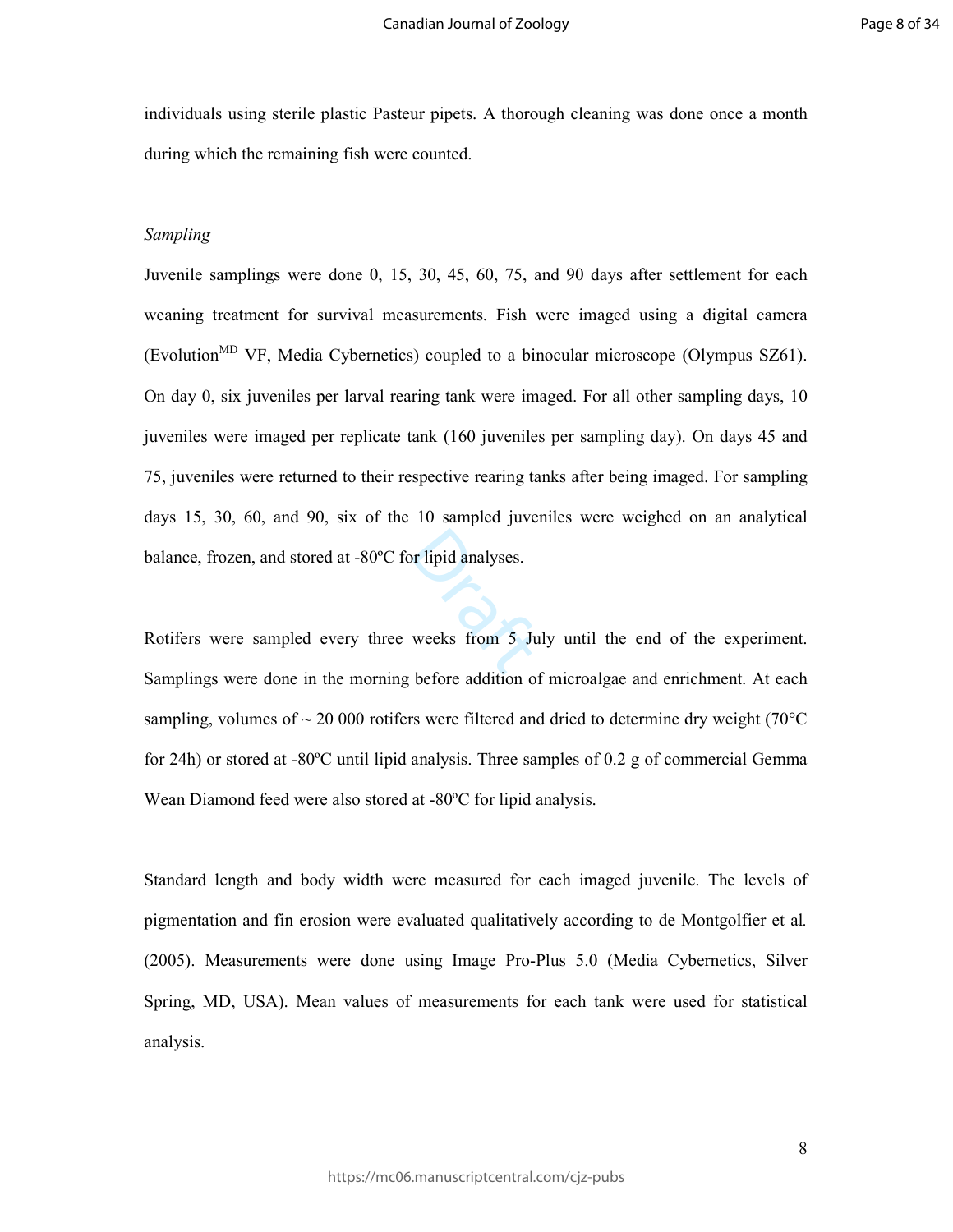a polynomial extends the hexane and diverse and diverse and diverse and diverse the contract of  $\theta$ Lipids were extracted in dichloromethane–methanol according to Parrish (1999) using a modified Folch procedure (Folch et al. 1957). Extracts were spotted on silica gel-coated chromarods (SIII, Shell USA). Lipid classes were determined according to Parrish (1987); they were separated into triacylglycerols (TAG), free sterols (ST), phospholipids (PL), acetone-mobile polar lipids (AMPL), free fatty acids (FFA), wax esters (WE), ketones (KET), and free aliphatic alcohol (ALC) by thin-layer chromatography using flame ionization detection (TLC/FID) with an Iatroscan MK-6 (Shell USA, Fredericksburg, VA, USA). Lipid classes were evaluated in mg  $g^{-1}$  of wet tissue, summed, and expressed as a percentage of total lipids. Fatty acids were analyzed on these lipids extracts, but only for inert commercial foods, enriched rotifers, and juveniles sampled at 90 days for the W2 and W3 weaning treatments. Neutral and polar lipids from extracts were separated by silica columns and eluted by dichloromethane:methanol and methanol, respectively (Marty et al. 1992). Methylation was done by addition of sulfuric acid and heating at 100ºC for one hour. To measure neutral lipids, an additional elution was done with hexane and diethyl ether. Fatty acid methyl esters (FAME) were analyzed on a Polaris Q ion trap coupled to a Trace GC (ThermoFinnigan) equipped with a VB-5<sup>®</sup> mass spec grade fused silica capillary column (30 m  $\times$  0.25 mm i.d; ValcoBond®, USA) with high-purity helium as the carrier gas. Detection and quantification of FAME were conducted in full-scan mode with positive ions, with a scan range of 60– 650 amu. External calibration was used with appropriate dilution in hexane:dichloromethane of Supelco 37 component FAME Mix standard solution to obtain five-point calibration plots, from 6.25 to 100  $\mu$ g ml<sup>-1</sup>. Xcalibur® software (Version1.3) was used to control the system and for data acquisition and processing.

### *Statistical analyses*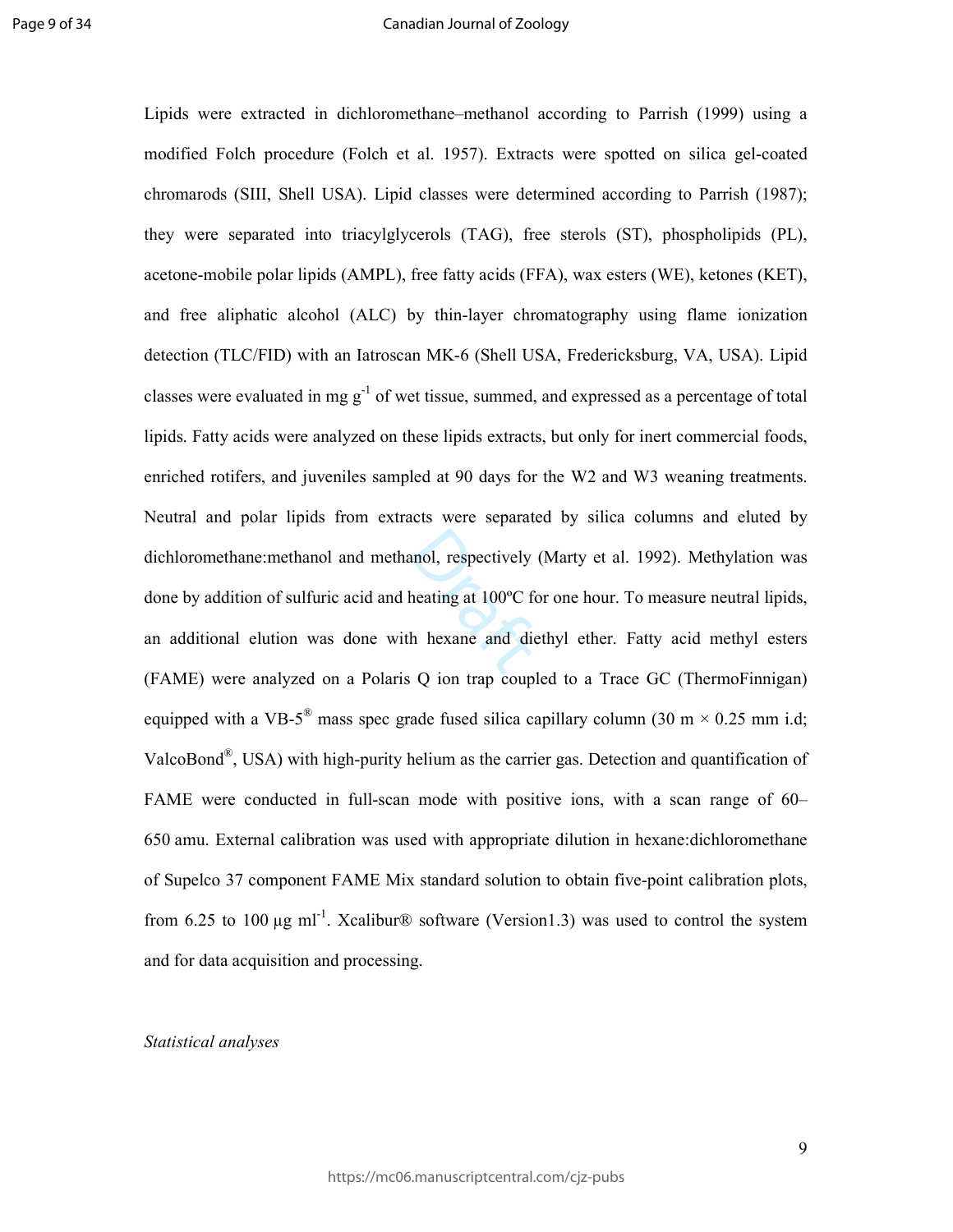ompositions betwe<br>sampled 90 days<br>riate analysis of STATISTICA 6.0 software (Statsoft<sup>©</sup> 2001) with a level of significance  $\alpha = 0.05$  was used. Normality and homoscedasticity were verified respectively with the Kolmogorov-Smirnov distribution test and the Brown-Forsythe test. If necessary, percentage data (survival, lipid classes) and lipid ratios (TAG:ST, EPA:DHA, DHA:AA, EPA:AA) were arcsine–square-root transformed prior to analysis (Sokal and Rohlf 1995). The averages from each replicate tank were used as the statistical unit ( $n = 4$  per treatment per sampling day). At each sampling time (0, 15, 30, 45, 60, 75, and 90 days after settlement), one-way ANOVAs were used to determine weaning effect (W0, W1, W2, W3) on survival, standard length, width, weight, concentration of total lipids, and proportions of lipid classes. Two-way ANOVAs could not be used because some treatments were eliminated along the way due to high mortality rates. If significant differences were detected, Tukey HSD multiple comparisons tests were applied. To explore differences in fatty acid compositions between inert food, rotifers, and the neutral and polar lipid fractions of juveniles sampled 90 days after settlement for the W2 and W3 treatments, a permutational multivariate analysis of variance (PERMANOVA with 9999 permutations) was applied using PRIMER 6.1.12 with PERMANOVA+ 1.0.2 based on Bray-Curtis matrix. A posteriori comparisons were done using a PERMANOVA pairwise test while non-metric multi-dimensional scaling (n- MDS) and SIMPER analyses were performed to examine the similarity between profiles.

# **Results**

The different weaning times had a significant effect on juvenile survival (Fig. 1). Very high mortality occurred in the month following settlement in juveniles weaned at settlement (W0), and none of the W0 juveniles survived until day 60. At 30 days, the W1, W2, and W3 treatments—where weaning had not yet begun—showed similar survival rates (20–30%). A mean survival of 2.5% was observed for W1 juveniles one month after being weaned (day 60)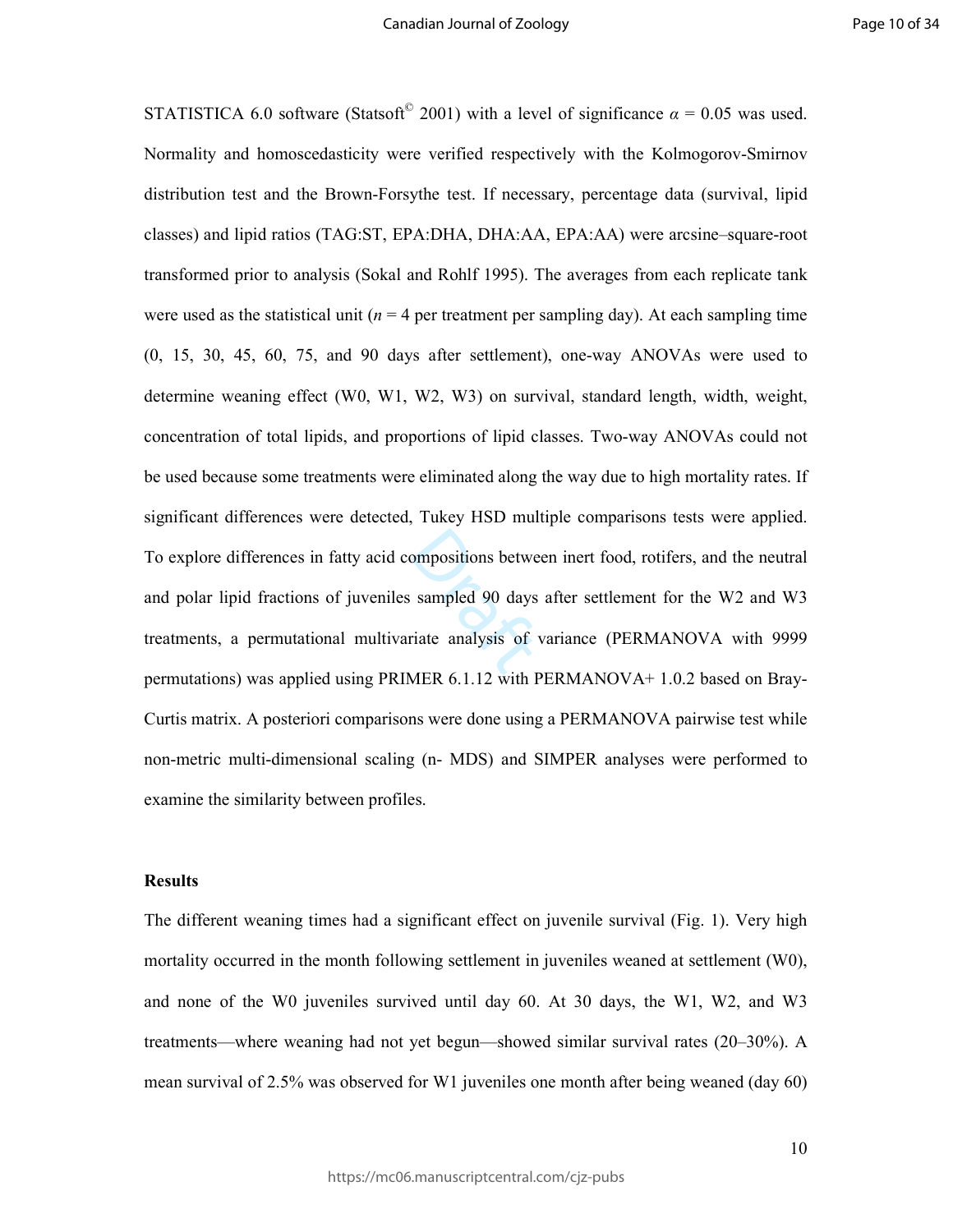compared to around 15% for W2 and W3. Three months after settlement, only 0.4% of W1 juveniles remained, and survival for treatments W2 and W3 was around 7%. Thus at day 90, W2 (30 days after weaning) showed a survival rate similar to W3 (no weaning). At settlement, juveniles had a mean standard length of  $6.64 \pm 0.26$  mm and a mean width of 1.98  $\pm$  0.13 mm. A significant difference in standard length was only observed on day 45 among W1, W2, and W3 juveniles (Table 1), with the W1 juveniles being 8.9% smaller than W3 juveniles, while the average length of W2 juveniles was not statistically different from either W<sub>1</sub> or W<sub>3</sub> juveniles. No significant difference was observed in terms of width except on day 15, when W3 juveniles were 14% larger than W0 juveniles (Table 1). Increases in mass were similar among weaning treatments except on day 90, when the weight of W3 juveniles was 30% greater (Table 1).

Ordifers were phose The main lipid classes in enriched rotifers were phospholipids (63%) and triacylglycerols (25%) while those of the inert commercial food were ketones (73%) and phospholipids (12%) (Table 2). Juveniles did not exhibit any significant differences between sampling time and weaning treatment in terms of lipid concentration or lipid class composition until day 90. On day 90, W3 juveniles had 12, 4, and 2.2 times more ketones, triacylglycerols, and acetonemobile polar lipids, respectively, and 35.1% less phospholipids compared to the W2 juveniles; all these differences were significant (Table 2). Free fatty acids, wax esters, and aliphatic alcohol are not reported because values were less than 1% of total lipids.

We observed significant differences in the fatty acid (FA) composition of enriched rotifers, the commercial diet, and the neutral and polar fraction of W2 and W3 juveniles on day 90 (one-way PERMANOVA, pseudo- $F_{(5,22)} = 36.4$ ,  $p < 0.001$ ), and this was also shown by n-MDS analysis (Fig. 2). Significant differences were observed between each pair-wise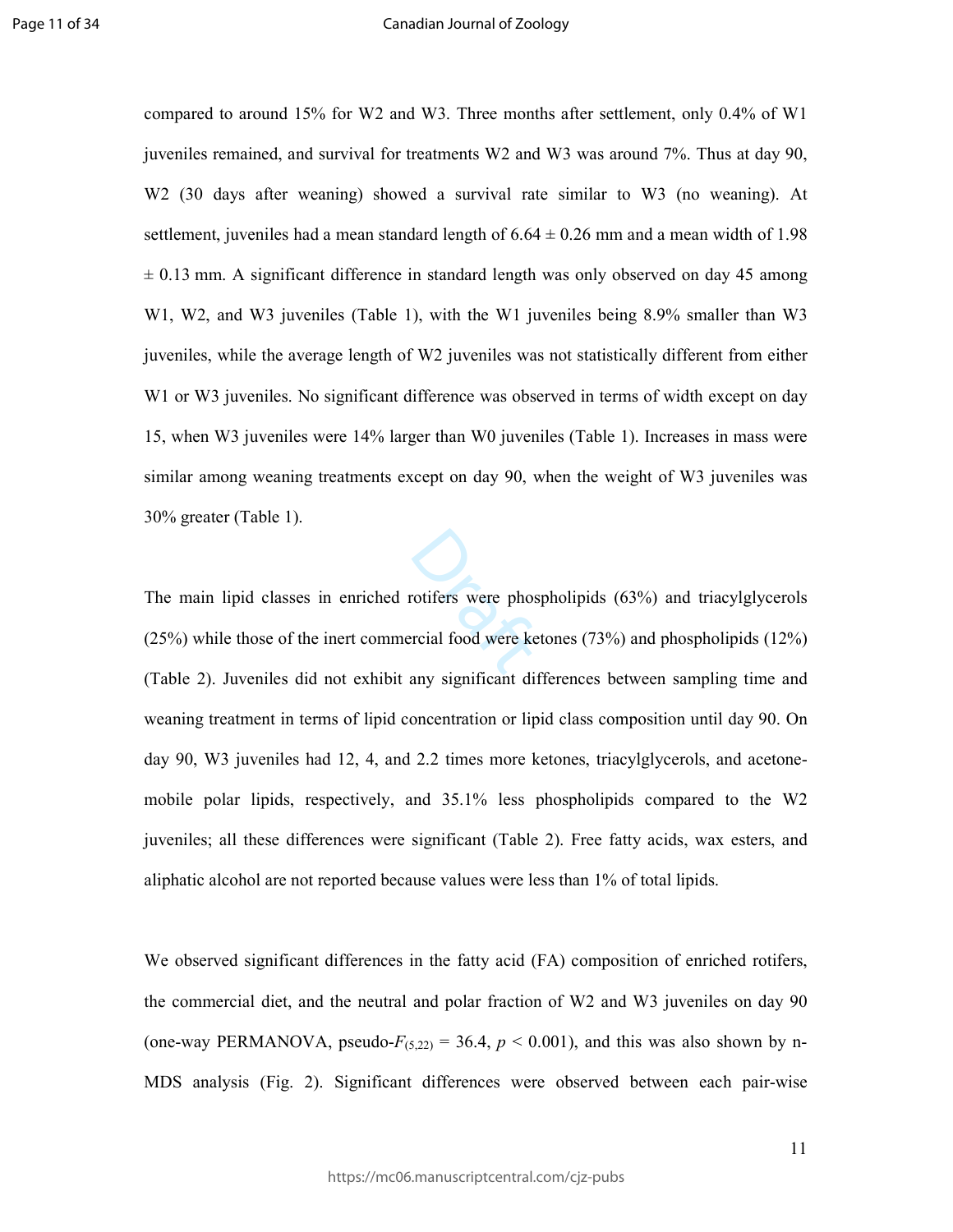ssimilarity was expanding the M2 showed 26.1%<br>utral and polar lip comparison  $(p < 0.016)$ . SIMPER analyses indicated that the fatty acid profiles of inert commercial food showed 39% dissimilarity with those of rotifers. The difference was mainly related to the 16:0 and 16:1n7 fatty acids (Table 3). The fatty acid profiles of inert commercial food and rotifers showed 39% and 28.9% dissimilarities with the neutral lipid fraction of the W<sub>2</sub> weaned juveniles that was mainly related to 16:0 and 20:3n<sub>3</sub> for inert food and to 16:1n<sup>7</sup>, 22:6n3, and 20:5n3 for rotifers (Table 3). Similar results were observed for the neutral lipid fraction of W3 juveniles, with 43.7% dissimilarity with inert commercial foods and 21.2% with rotifers; the same fatty acids contributed to these differences (Table 3). These results were confirmed by the n-MDS analysis, which showed that FA profiles from rotifers more closely resembled those of the W2 and W3 neutral lipid fractions than those of the inert commercial foods. The neutral lipid fractions of W2 and W3 juveniles showed significant differences, but only 20% of the dissimilarity was explained by 16:1n7 and 22:6n3. The neutral and polar lipid fractions of W2 showed 26.1% dissimilarity that was explained by 18:0, 22:6n3, and 16:0, while the neutral and polar lipid fractions of W3 juveniles showed 27.1% dissimilarity that was explained by 16:1n7, 16:0, and 18:0.

### **Discussion**

Our results demonstrate the possibility of using enriched rotifers and a commercial diet to cofeed winter flounder juveniles. The use of fatty acid analyses to identify trophic markers clearly showed that winter flounder juveniles preferentially fed on enriched rotifers until 90 days after settlement. However, mortalities of over 70% observed 30 days after settlement in all treatment suggest that there are nutritional deficiencies in the larval or post-larval feed. This species undergoes an important metamorphosis involving a 90° rotation in body position, the development of asymmetrical pigmentation, and the migration of one eye towards the other on the upper side of the fish (Fuiman 1997). These metamorphic processes exact high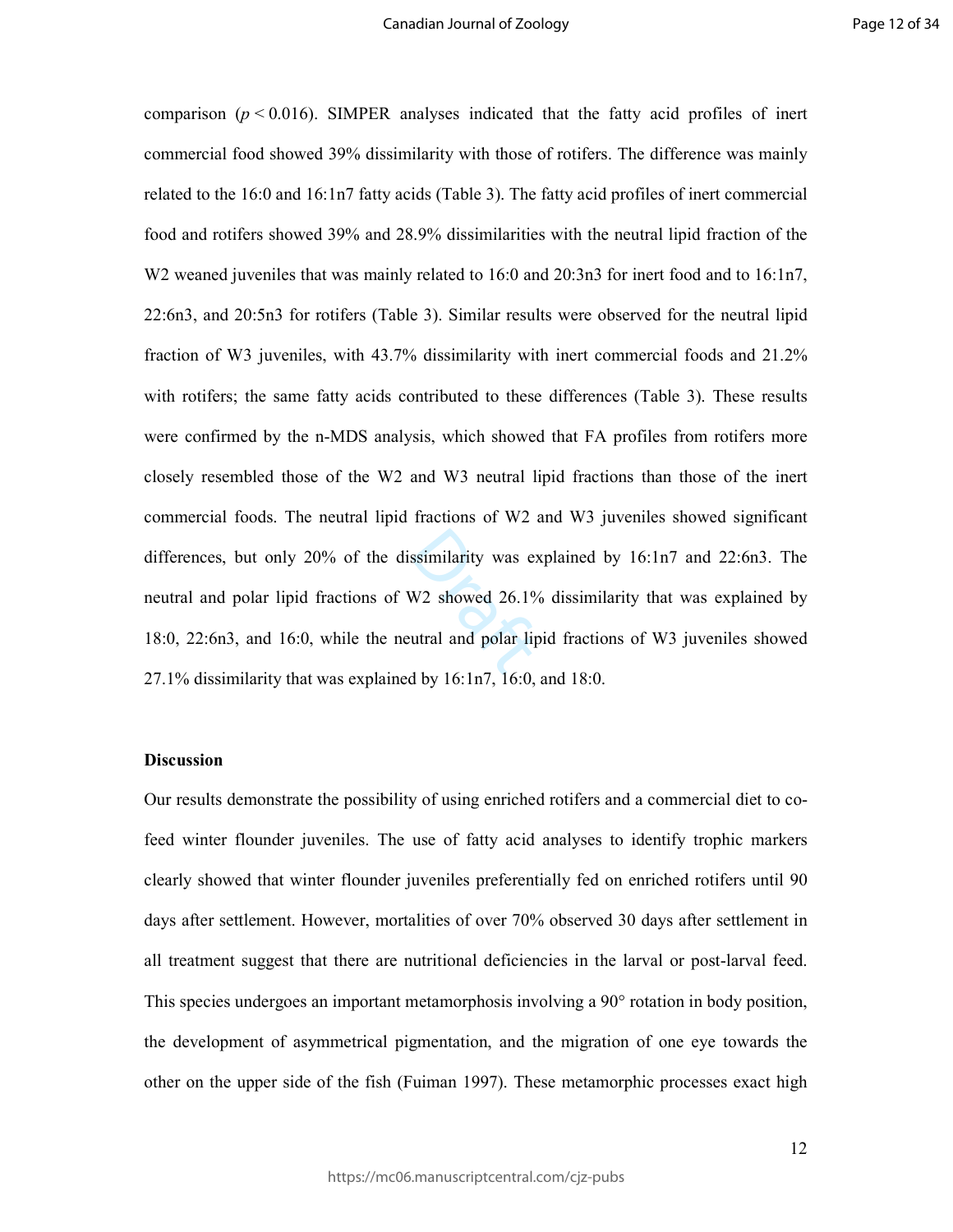### Canadian Journal of Zoology

energy costs (Gwack et al. 2003), and post-larvae mobilize most of their triacylglycerol reserves shortly after settlement (Fraboulet et al*.* 2010; 2011). Thus, individuals that do not accumulate enough energetic reserves during larval development do not survive metamorphosis (Geffen et al. 2007).

Example 1 and the term of the term of the term of the term of the term of the term of the term of the term of the term of the term of the term of the term of the term of the term of the term of the term of the term of the A previous genomic study suggested that the first 30 days after settlement correspond to a metamorphosis maturation process where the larva stays settled without growth, and where an increase in aerobic capacity occurs with a switch from the pentose-phosphate pathway to lipid metabolism as an energy source for ATP synthesis to sustain juvenile growth (Vagner et al*.* 2013). Here, the low level (< 5%) of accumulated TAG (the major energy storage form in marine fishes; Lochman et al. 1995) by 30 days after settlement in the surviving juveniles could suggest a lack of sufficient energy reserves necessary to support metamorphosis. It is also possible that the cost of hunting live prey during metamorphosis could be decreased by the use of larger prey such as *Artemia*, and that this would increase survival 30 days after settlement. However, survival was good in the co-feeding treatments between 30 and 90 days after settlement (less than 30% mortality), suggesting that the use of small rotifers as live prey is viable. Finally, we confirm the hypothesis that a long-term co-feeding regime increases survival through metamorphosis, suggesting that there were nutritional deficiencies with the use of artificial food only.

### *Weaning effect*

This study demonstrates that the timing of weaning not only influences growth and survival of newly settled winter flounder juveniles, but also that maintaining co-feeding beyond the larval stage is essential for post-settlement survival. It is uncommon to use enriched rotifers as the only live prey: a succession of different prey increasing in size is usually used for fish growth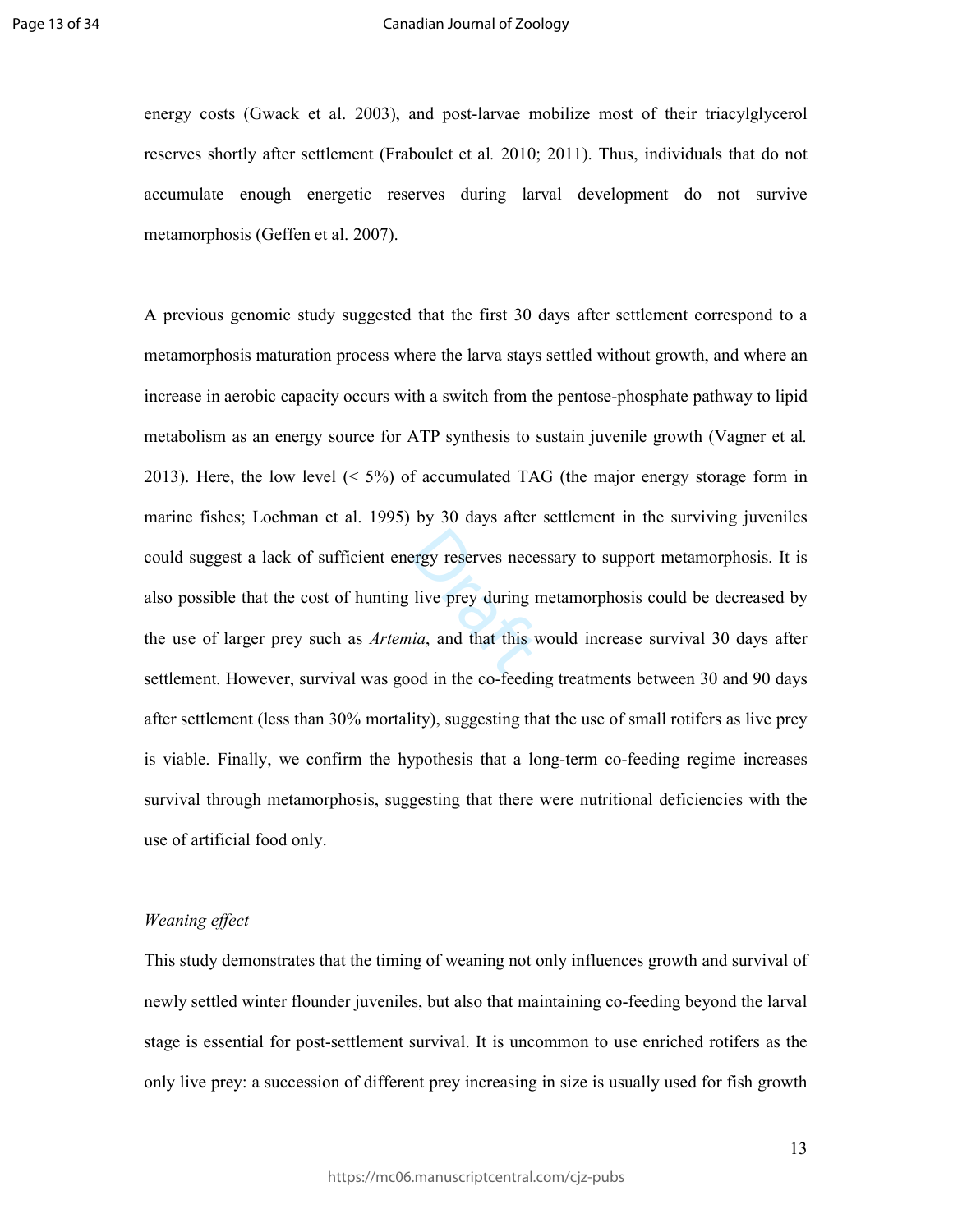(Guillaume et al*.* 2001; Lucas and Southgate 2003). Using rotifers only makes larval and juvenile culture simpler, and we assumed that the ingestion of commercial food could be stimulated by the use of smaller live prey. The  $0.063$  mm day<sup>-1</sup> growth of surviving juveniles (W2 and W3) was similar to previous reports under laboratory conditions (Chambers et al*.* 1988), and the  $0.27 \text{ mm day}^1$  (W2) and  $0.40 \text{ mm day}^1$  (W3) weight gains were superior.

I. 1993; Skalli and<br>tre more similar to<br>es seem to prefere The lipid results indicate that juveniles until 90 days assimilated very little of the inert commercial food. This commercial food was characterized by high levels of ketones and fatty acid profiles that were different from the neutral lipid fraction of juveniles after 60 and 90 days of co-feeding. Fatty acid incorporation into neutral lipids is less regulated than fatty acid incorporation into polar lipids, thus fatty acids in the neutral lipid fraction more closely reflect dietary concentrations (Delaunay et al*.* 1993; Skalli and Robin 2004). Since the neutral lipids in the fatty acid profiles of juveniles are more similar to those of rotifers than to those of inert food, these results suggest that juveniles seem to preferentially use rotifers.

Mono- and polyunsaturated fatty acids (MUFA and PUFA), especially those contained in neutral fatty acids, are strongly influenced by the food source (Blair et al*.* 2003). The two fatty acids characteristic of the commercial inert food (high levels of 22:1n-9 and 20:3n-3) were lower in the neutral lipid fractions of W2 and W3 juveniles, suggesting that juveniles have difficulty assimilating this inert food. However, total MUFA content in juveniles clearly indicated that rotifers were still part of the diet of co-fed juveniles. Rotifers have more than twice as much MUFA compared to the commercial food, and this is clearly reflected in W3 juveniles, whose proportion was 1.5-fold higher in neutral lipids compared to W2 juveniles. However, the high level of 22:6n3 (DHA) in the neutral lipids of juveniles was more similar to the level observed in inert food, suggesting that fish still assimilated some of the feed's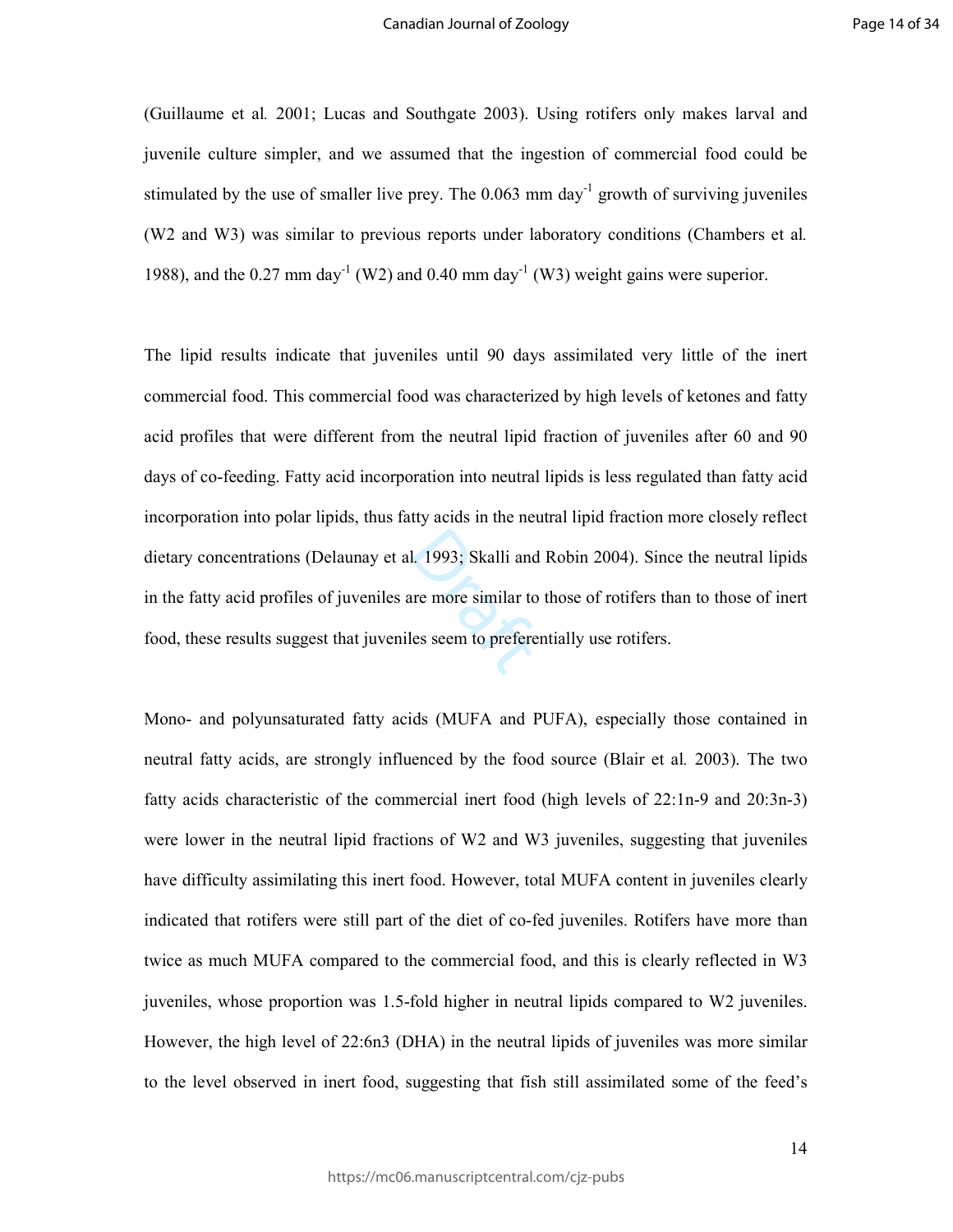ammit and Newsh<br>
ity for ketone b<br>
1979; Segner et al fatty acids. DHA is an important essential fatty acid; it is highly regulated and has a high retention level in the polar lipid fraction, as observed in our results on winter flounder juveniles. The inert food is also characterized by the presence of ketones as the main lipid class (73%). In juveniles, a high level of ketones was observed only at day 90 for juveniles that had been co-fed for 90 days (W3). The observed ketone proportion (20% of total lipids) in the juveniles represents a much higher value than what has been previously found for winter flounder larvae (maximum of 5% in pelagic larvae; Vagner et al. 2014) and juveniles (maximum of 10% from settlement to 45 days post-settlement; Fraboulet et al. 2010; Vagner et al. 2014), supporting the possible use of the commercial inert food by W3 juveniles. The function of ketones in fish metabolism is still unknown (Alkanani et al. 2005), but it could provide an alternative lipid-based energy source (Ballantyne 2004). Elasmobranch fishes use ketone bodies as an energy source (Zammit and Newsholme 1979), but marine teleost fishes generally show no enhanced capacity for ketone body metabolism, even during food deprivation (Zammit and Newsholme 1979; Segner et al*.* 1997).

Weaning newly settled juveniles at the same time as they undergo metamorphosis is clearly not ideal, even though they should be at a period in their life-cycle that corresponds to shifts in feeding regime and behaviour (transition from pelagic to benthic habitat and prey). Ben Khemis et al*.* (2003) suggested that winter flounder can be weaned at a standard length of 6.6 mm, although their experiment only covered the larval period and ended at settlement, while Lee and Litvak (1996) focused on weaning well after metamorphosis at a standard length of 12.5 mm. It is assumed that the presence of live prey in the water column increases the feeding rate. Kolkvoski et al*.* (1997) showed that the feeding response on commercial food in sea bream larvae increased in the presence of the chemical and visual stimuli of live prey. Such positive effects of co-feeding were also observed in other flatfish species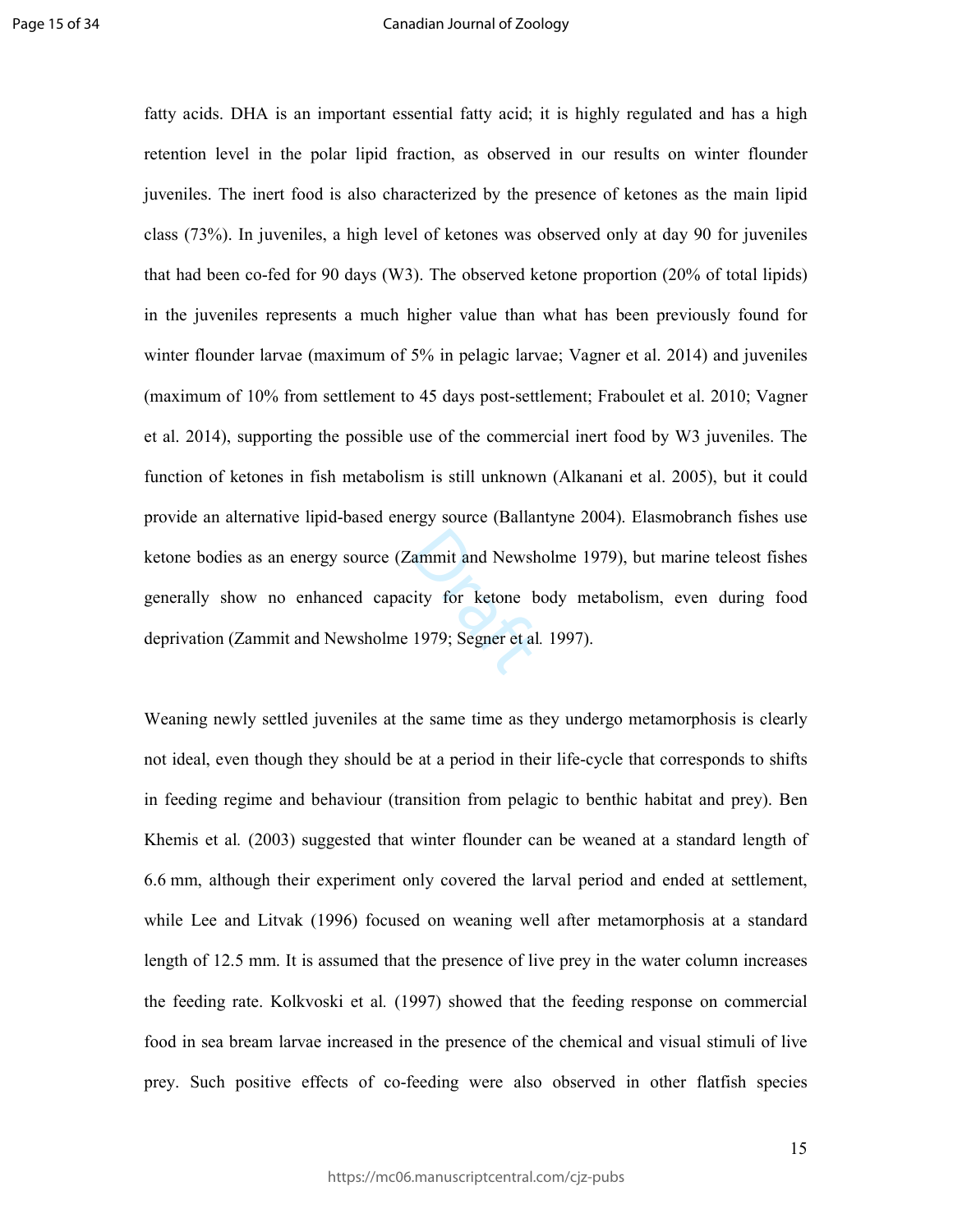(Roselund et al. 1997; Chang et al*.* 2006). Similar results were obtained in a weaning experiment on Senegalese sole: weaned fish did not show growth difference compared to those fed live prey even though they exhibited a higher mortality rate (Cañavate and Fernàndez-Dìaz 1999). These authors suggested that a selection occurred for individuals that were better able to assimilate the commercial food.

### *Nutritional needs*

and some polyuns<br>function and integre<br>re involved main Successful weaning of marine fishes depends on adequate feeding behaviour and a diet that meets the species' specific nutritional requirements (Cahu and Zambonino Infante 2001). Most studies on nutritional requirements of marine fishes have highlighted the important role of lipids (e.g., Sargent et al*.* 1999; Trushenski et al*.* 2006; Glencross 2009). Lipids represent the energy source for larval growth, and some polyunsaturated fatty acids are essential (AA, EPA, and DHA) for cell membrane function and integrity. EPA and DHA are incorporated into membrane phospholipids and are involved maintaining the structural and functional integrity of biological membranes (Hulbert and Else 1999), while AA and EPA are precursors of eicosanoids, a group of highly biologically active hormones (Howard and Stanley 1999). These fatty acids have been demonstrated to be essential in marine fishes. DHA has been observed in very high concentrations in neural and visual membranes, while EPA and AA increased stress tolerance in marine fishes (Sargent et al. 1999; Bell and Sargent 2003; Glencross 2009). Here, the proportions of EPA and DHA were higher in juveniles than in rotifers, indicating selective retention in polar lipids. Thus, our results suggest that rotifers were not sufficiently enriched in EPA and DHA, and that the EPA content in inert food was also insufficient. The presence of saturated fatty acids (SFA) in feed is also important because energy is more efficiently released via β-oxidation of SFAs than of PUFAs (Langdon and Waldock 1981). Thus, the higher level of SFA in inert food could be beneficial for juvenile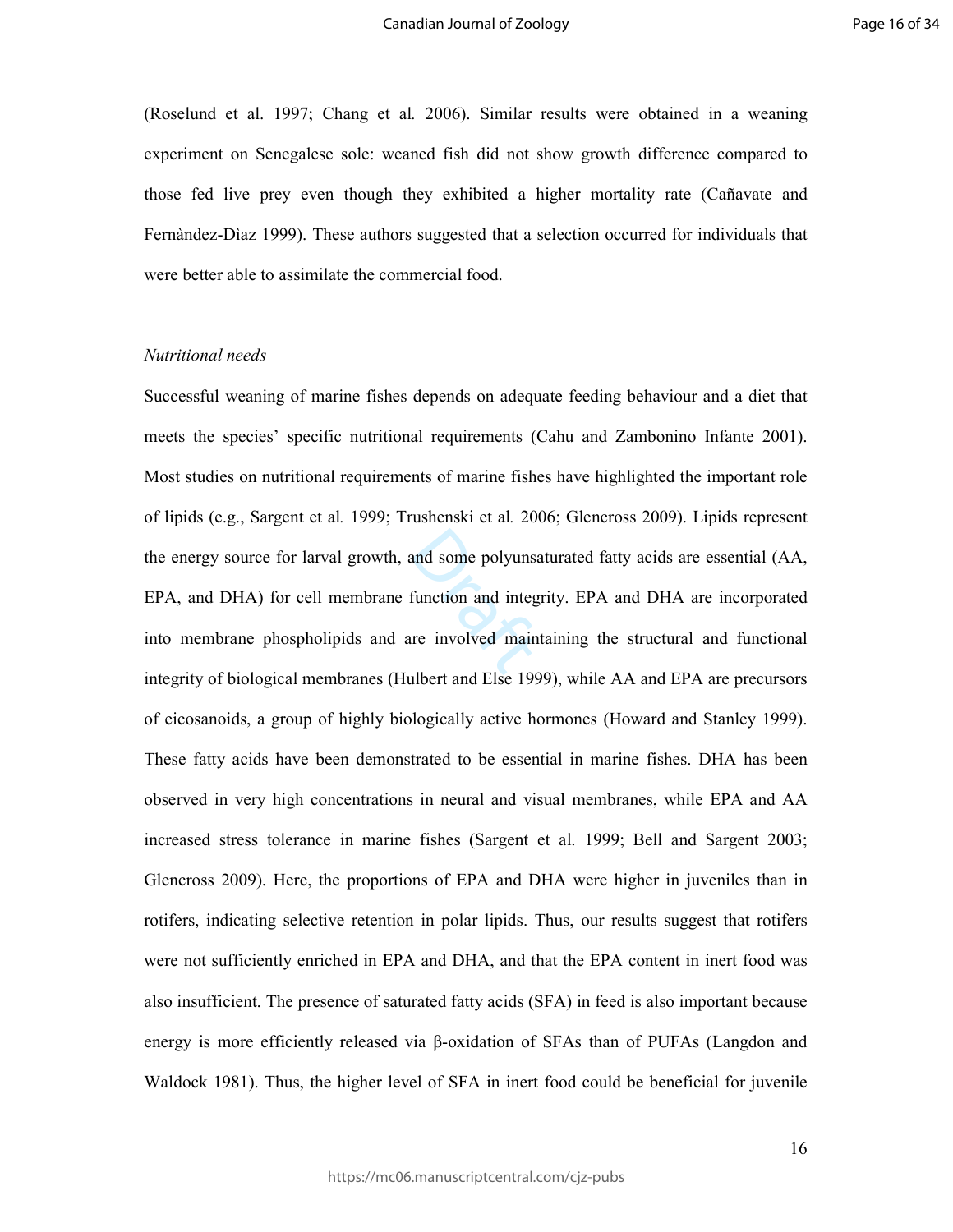growth if it was preferentially used by winter flounder juveniles. Levels of amino acids, vitamins, and minerals in the feed, which were not characterized in this study, are other essential dietary elements necessary for survival and growth of marine fishes (Lucas and Southgate 2003).

Long-term co-feeding allowed W3 juveniles to get heavier. The increased mass could be related to the high level of phospholipids in rotifers compared to inert food (63% vs 12%, respectively). In sea bass, the phospholipase A2 content suggests that young juveniles digest phospholipids more efficiently than triacylglycerols (Cahu et al. 2003). Thus, the use of rotifers to feed young juveniles could facilitate lipid digestion. Furthermore, fish have a limited capacity to produce phospholipids *de novo* (Geurden et al*.* 1995; Fontagne et al*.* 1998).

O New number of ju It should also be noted that a very low number of juveniles showed fin erosion and that pigmentation developed normally. Larval diet is thought to play an important role in the development of pigmentation in marine fishes (Estèvez et al. 1999; Copeman et al*.* 2002; Bell et al*.* 2003; Lund et al*.* 2007). AA is considered as the preferred precursor for eisocanoid production; however, an excess of eisocanoids can also be associated with pigmentation failure (Estèvez et al*.* 1999; Copeman et al*.* 2002).

In conclusion, long-term co-feeding enhanced juvenile survival and growth. Keeping live prey in the diet seemed to stimulate feeding on both sources, as indicated by lipid composition analyses. Nevertheless, high mortality was observed mainly during the first 30 days following settlement. Further studies comparing larval feeding with natural prey as well as surveys on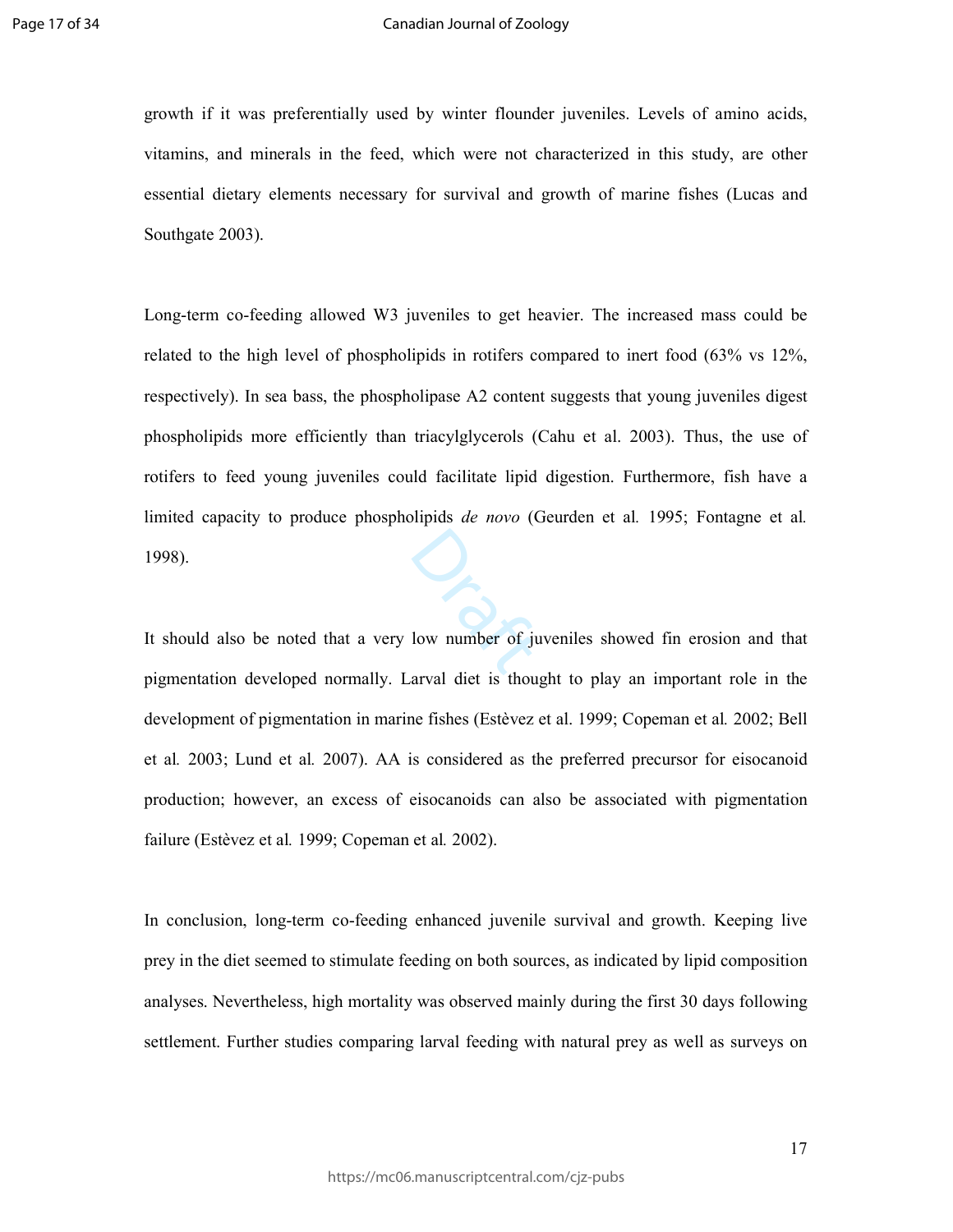the nutritional state of wild larvae are in progress and may help find ways to better fulfill nutritional needs and improve survival rates in production.

### **Acknowledgements**

The authors thank A. Picard, A. Mainguy, D. Lavallée, E. Fraboulet, I. Redjah, L. Seychelles, R. Saint-Louis, and S. Tétrault for their helpful technical assistance**.** This project was supported by a Natural Sciences and Engineering Research Council of Canada Strategic Grant (STPGP 307483-04) to M. K. Litvak, K.V. Ewart (Institute forMarine Biosciences, National Research Council of Canada), C. Audet, and Y. Lambert (Department of Fisheries and Oceans Canada), and by Ressources Aquatiques Québec.

# **References**

Alkanani, T., Parrish, C.C., Rodnick, K.J., and Gamperl, A.K. 2005. Lipid class and nonesterified fatty acid profiles in plasma of North Atlantic cod (*Gadus morhua*). Can. J. Fish. Aquat. Sci. **62**(11): 2509-2518. doi:org/10.1139/f05-151.

**Draft** 

- Audet, C., and Tremblay, R. 2011. Production of flounder (pleuronectiformes) in eastern North America: Biological issues. Can. J. Zool. **89**(7): 612-621, doi:org/10.1139/z11- 038.
- Ballantyne, J.S. 2004. Mitochondria: aerobic and anaerobic design-lessons from molluscs and fishes. Comp. Biochem. Physiol. B **139**(3): 461-467. doi:org/10.1016/j.cbpc.2004.09.015.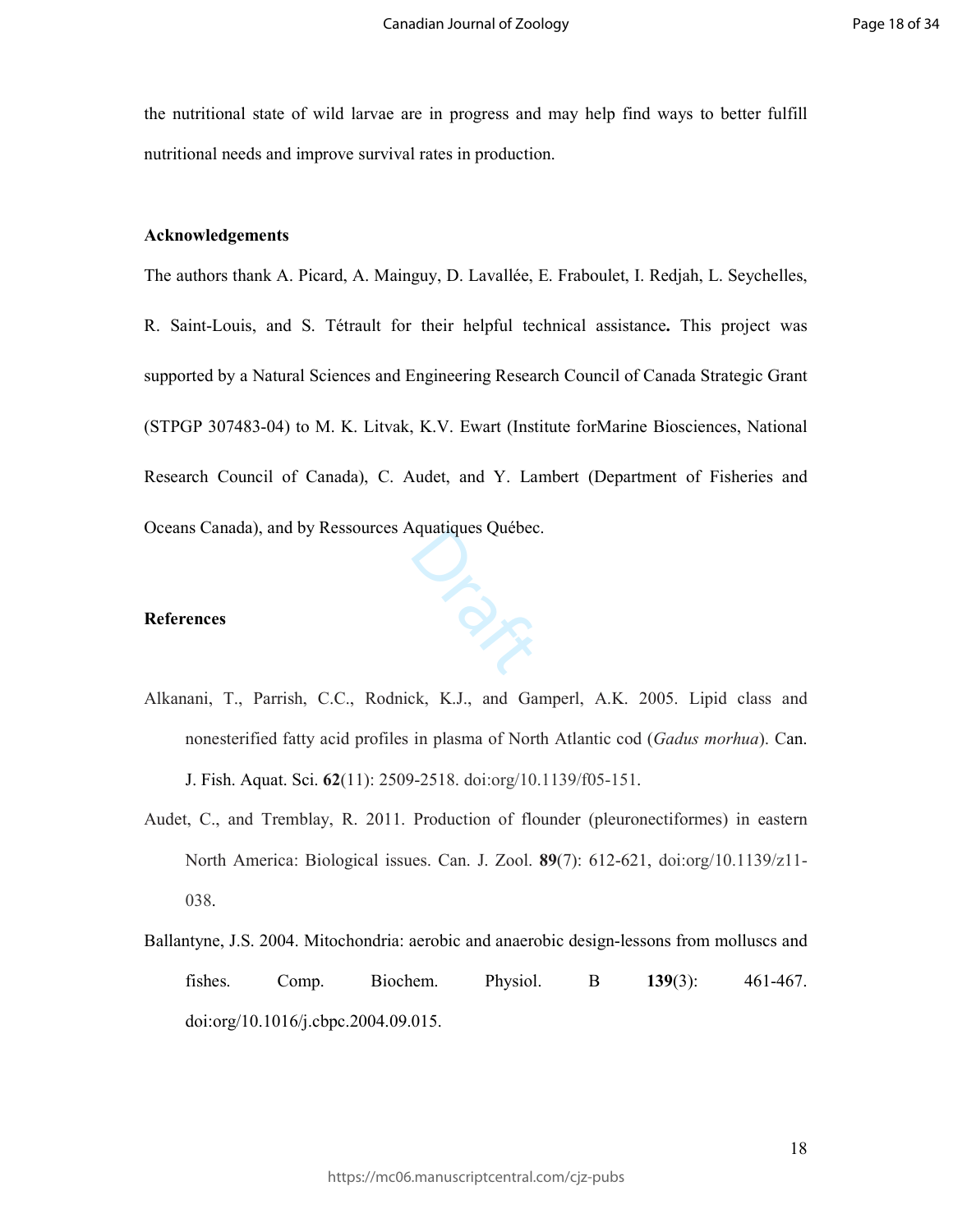- Bell, J.G., and Sargent, J.R. 2003. Arachidonic acid in aquaculture feeds: current status and future opportunities. Aquaculture, **218**(1-4): 491-499. doi:org/10.1016/S0044- 8486(02)00370-8.
- Bell, J.G., McEvoy, L.A., Estevez, A., Shields, R.J., and Sargent, J.R. 2003. Optimising lipid nutrition in first feeding flatfish larvae. Aquaculture, **227**(1-4): 211-220. doi:org/10.1016/S0044-8486(03)00504-0.
- Ben Khemis, I., de la Noüe, J., and Audet, C. 2000. Feeding larvae of winter flounder *Pseudopleuronectes americanus* (Walbaum) with live prey or microencapsulated diet: linear growth and protein, RNA and DNA content. Aquaculture Res. **31**(4): 377-386. doi:10.1046/j.1365-2109.2000.00456.x.
- americanus Wi<br>
aculture Res. 3 Ben Khemis, I., Audet, C., Fournier, R., and de la Noüe, J. 2003. Early weaning of winter flounder (*Pseudopleuronectes americanus* Walbaum) larvae on a commercial microencapsulated diet. Aquaculture Res. **34**(6): 445-452. doi:10.1046/j.1365- 2109.2003.00828.x.
- Blair, T., Castell, J., Neil, S., D'Abramo, L., Cahu, C., Harmon, P., and Ogunmoye, K. 2003. Evaluation of microdiets versus live feeds on growth, survival and fatty acid composition of larval haddock (*Melanogrammus aeglefinus*). Aquaculture, **225**(1-4): 451-461. doi:org/10.1016/S0044-8486(03)00309-0.
- Buckley, L.J. 1989. Species profiles: life histories and environmental requirements of coastal fishes and invertebrates (North Atlantic)—winter flounder. U.S. Army Corps of Engineers, Biological Report 82: 11-87, TR EL-82-4, Vicksburg, Mississippi.
- Butts, I.A.E., Ben Kehmis, I., and Litvak, M.K. 2015. Receptivity of winter flounder larvae to artificial diet from the yolk-sac stage to metamorphosis. Aquacult. Int. **23**(4): 895-901. doi:org/10.1007/s10499-014-9848-5.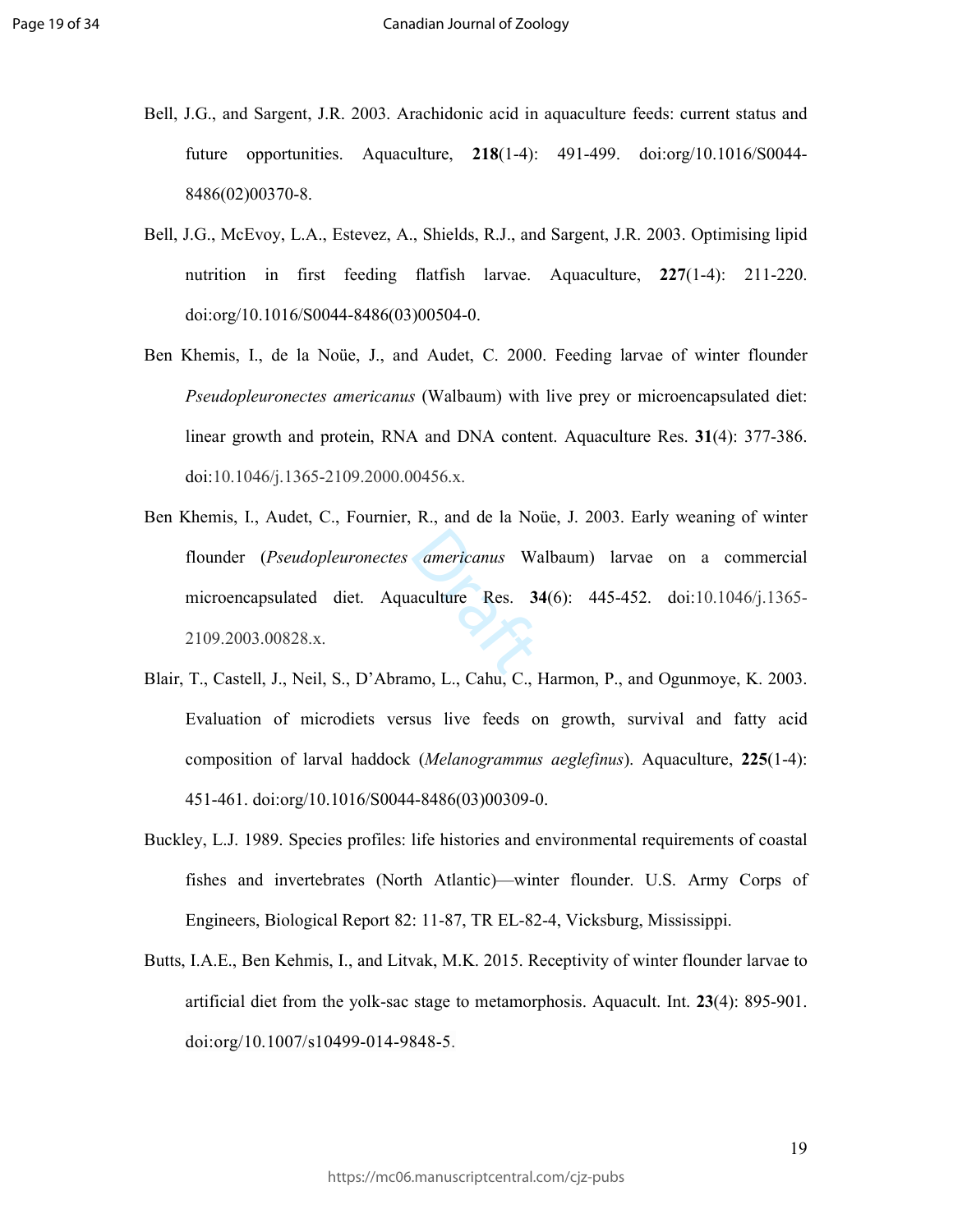- Cahu, C., and Zambonino Infante, J. 2001. Substitution of live food by formulated diets in marine fish larvae. Aquaculture, **200**(1-2): 161-180. doi:org/10.1016/S0044- 8486(01)00699-8.
- Cahu, C., Zambonino Infante, J., and Barbosa, V. 2003. Effect of dietary phospholipid level and phospholipid:neutral lipid value on the development of sea bass (*Dicentrarchus labrax*) larvae fed a compound diet. Br. J. Nutr. **90**(1): 21-28. doi:10.1079/BJN2003880.
- Canãvate, J.P., and Fernández-Díaz, C. 1999. Influence of co-feeding larvae with live and inert diets on weaning the sole *Solea senegalensis* onto commercial dry feeds. Aquaculture, **174**(3-4): 255-263. doi:org/10.1016/S0044-8486(99)00021-6.
- inter flounder (Ps.<br>pecies. Can. J. F. Chambers, R.C., and Leggett, W.C. 1987. Size and age at metamorphosis in marine fishes: an analysis of laboratory-reared winter flounder (*Pseudopleuronectes americanus*) with a review of variation in other species. Can. J. Fish. Aquat. Sci. **44**(11): 1936-1947. doi:org/10.1139/f87-238.
- Chambers, R.C., Leggett, W.C., and Brown, J.A. 1988. Variation in and among early life history traits of laboratory-reared winter flounder (*Pseudopleuronectes americanus*). Mar. Ecol. Prog. Ser. **47**(1): 1-15. Retrieved from http://www.jstor.org/stable/24831552.
- Chang, Q., Liang, M.Q., Wang., J.L., Chen, S.Q., Zhang, X.M., and Liu, X.D. 2006. Influence of larval co-feeding with live and inert diets on weaning the tongue sole *Cynoglossus semilaevis.* Aquaculture Nutr. **12**(2): 135-139. doi:10.1111/j.1365-2095.2006.00393.x.
- Conceição, L.E.C., Yúfera, M., Makridis, P., Morais, S., and Dinis, M.T. 2010. Live feeds for early stages of fish rearing. Aquaculture Res. **41**(5): 613–640. doi:10.1111/j.1365- 2109.2009.02242.
- Copeman, L.A., Parrish, C.C., Brown, J.A., and Harel, M. 2002. Effects of docosahexaenoic, eicosapentaenoic, and arachidonic acids on the early growth, survival, lipid composition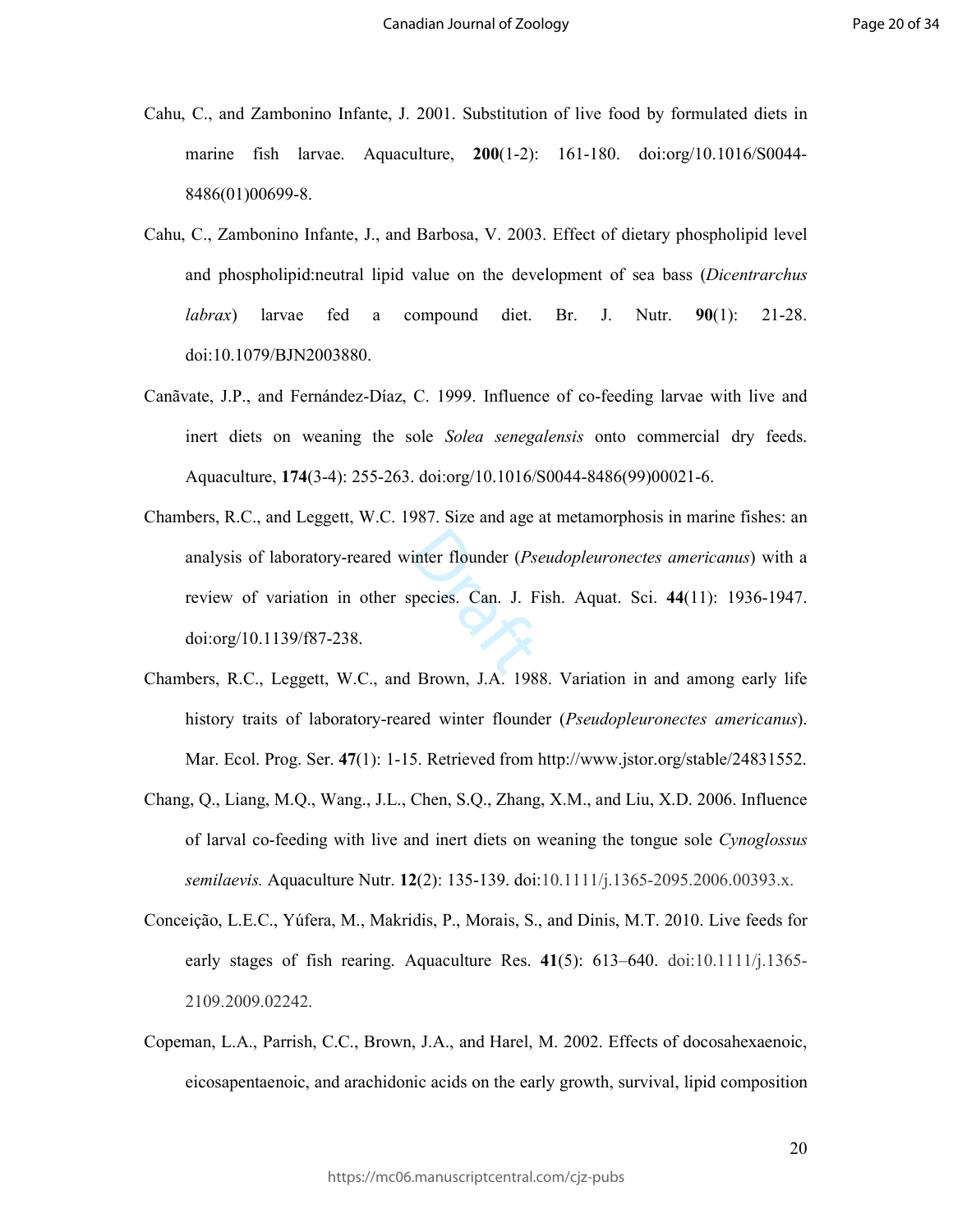and pigmentation of yellowtail flounder (*Limanda ferrugina*): a live food enrichment experiment. Aquaculture, **210**(1-4): 285-304. doi:org/10.1016/S0044-8486(01)00849-3.

- Delaunay, F., Marty, Y., Moal, J., and Samain, J.-F. 1993. The effect of monospecific algal diets on growth and fatty acid composition of *Pecten maximus* (L.) larvae. J. Exp. Mar. Biol. Ecol. **173**(2): 163-179. doi:org/10.1016/0022-0981(93)90051-O.
- de Montgolfier, B., Audet, C., and Lambert, Y. 2005. Growth of early juvenile winter flounder (*Pseudopleuronectes americanus* Walbaum). Aquaculture Res. **36**(16): 1595- 1601. doi:10.1111/j.1365-2109.2005.01384.x.
- Duman, J.G., and Devries, A.L. 1974. Freezing resistance in winter flounder *Pseudopleuronectes americanus*. Nature, **247**: 237-238.
- of turbot (Scophth<br>cosapentaenoic ac<br>000209-4. Estévez, A., McEvoy, L.A., Bell, J.G., and Sargent, J.R. 1999. Growth, survival, lipid composition and pigmentation of turbot (*Scophthalmus maximus*) larvae fed live-prey enriched in arachidonic and eicosapentaenoic acids. Aquaculture, **180**(3-4): 321-343. doi:org/10.1016/S0044-8486(99)00209-4.
- Fletcher, G.L. 1977. Circannual cycles of blood plasma freezing point and  $Na<sup>+</sup>$  and Cl concentrations in Newfoundland winter flounder (*Pseudopleuronectes americanus*): correlation with water temperature and photoperiod. Can. J. Zool. **55**(5): 789-795. doi:org/10.1139/z77-103.
- Folch, J., Lees, M., and Sloane Stanley, G.H. 1957. A simple method for the isolation and purification of total lipids from animal tissues. J. Biol. Chem. **226**: 497-509.
- Fontagne, S., Geurden, I., Escaffre, A. M., and Bergot, P. 1998. Histological changes induced by dietary phospholipids in intestine and liver of common carp (*Cyprinus carpio L.*) larvae. Aquaculture, **161**(1-4): 213-223. doi:org/10.1016/S0044-8486(97)00271-8.
- Fraboulet, E., Lambert, Y., Tremblay, R., and Audet, C. 2010. Assessment of paternal effect and physiological cost of metamorphosis on growth of young winter flounder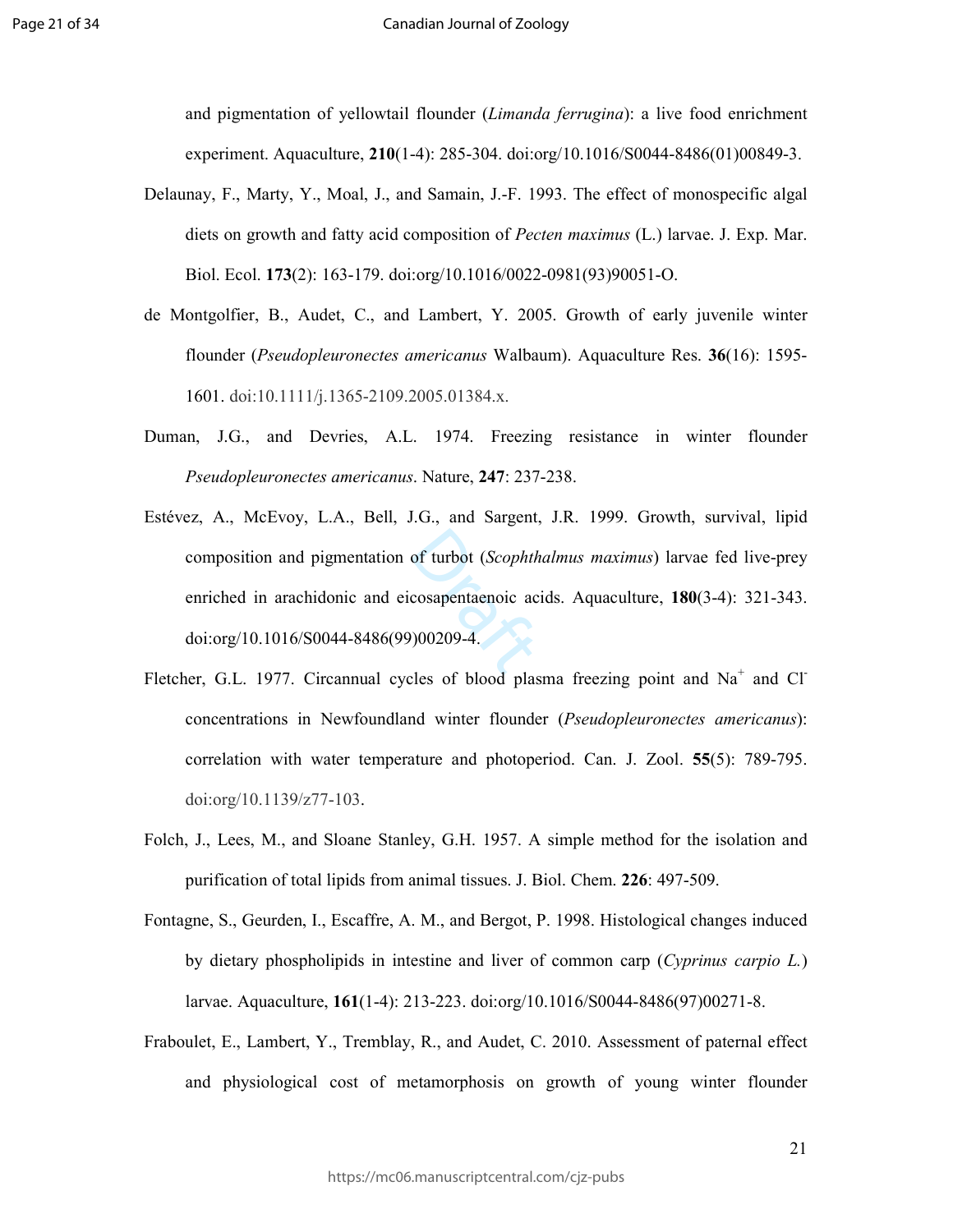*Pseudopleuronectes americanus* juveniles in a cold environment. J. Fish Biol. **76**(4): 930-948. doi:10.1111/j.1095-8649.2010.02538.x.

- Fraboulet, E., Lambert, Y., Tremblay, R., and Audet, C. 2011. Growth and lipid composition of winter flounder juveniles reared under natural and fixed photoperiod and temperature conditions. N. Am. J. Aquacult. **73**(2): 89-96. doi:10.1080/15222055.2011.544611.
- Fuiman, L.A. 1997. What can flatfish ontogenies tell us about pelagic and benthic lifestyles? J. Sea Res. **37**(3-4): 257–267. doi:org/10.1016/S1385-1101(97)00013-0.
- Geffen, A.J., van der Veer, H. W., and Nash, R.D.M. 2007. The cost of metamorphosis in flatfishes. J. Sea Res. **58**(1): 35-45. doi:org/10.1016/j.seares.2007.02.004.
- Geurden, I., Radünz-Neto, J., and Bergot, P. 1995. Essentiality of dietary phospholipids for carp (*Cyprinus carpio L*.) larvae. Aquaculture, **131**(3-4): 303-314. doi:org/10.1016/0044-8486(94)00344-N.
- 00344-N.<br>the nutritional de<br>Aquacult. 1 Glencross, B.D. 2009. Exploring the nutritional demand for essential fatty acids by aquaculture species. Rev. Aquacult.  $1(2)$ : 71-124. doi:10.1111/j.1753-5131.2009.01006.x.
- Guillaume, J., Kaushik, S., Bergot, P., and Métailler, R. 2001. Nutrition and feeding of fish and crustaceans. Springer-Praxis. Chichester, UK.
- Gwack, W.S., Tsusaki, T., and Tanaka, M. 2003. Nutritional condition, as evaluated by RNA/DNA ratios, of hatchery-reared Japanese flounder from hatch to release. Aquaculture, **219**(1-4): 503-514. doi:org/10.1016/S0044-8486(02)00651-8.
- Howard, R., and Stanley, D. 1999. The tie that binds: eicosanoids in invertebrate biology. Ann. Entomol. Soc. Am. **92**(6): 880-890. doi:org/10.1093/aesa/92.6.880.
- Hulbert, A.J., and Else, P.L. 1999. Membranes as possible pacemakers of metabolism. J. Theor. Biol. **199**(3): 257-274. doi:org/10.1006/jtbi.1999.0955.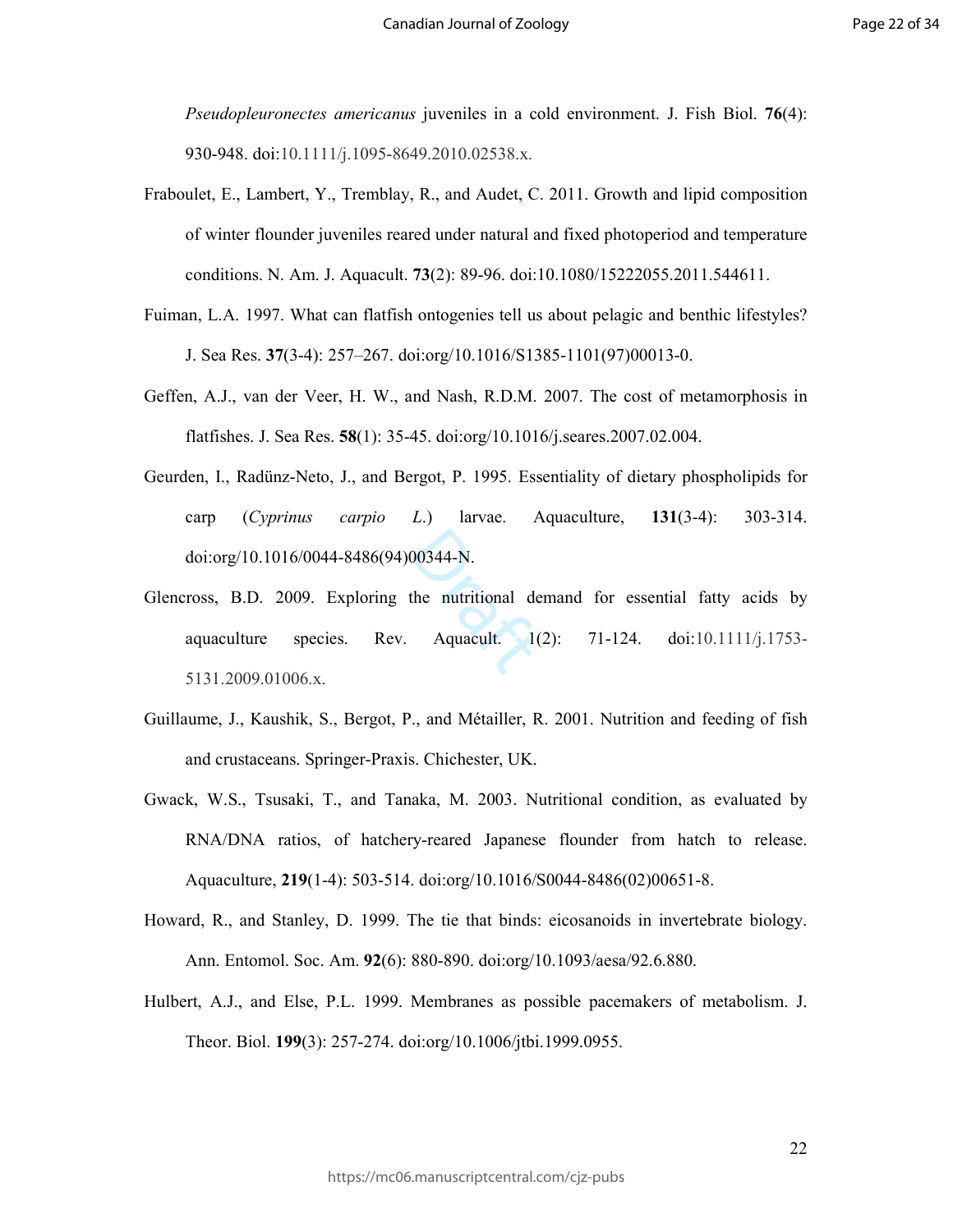- Kolkovski, S., Arieli, A., and Tandler, A. 1997. Visual and chemical cues stimulate microdiet ingestion in sea bream larvae. Aquacult. Int. **5**(6): 527-536. doi:org/10.1023/A:1018305416501.
- Koven, W., Kolkovski, S., Hadas, E., Gamsiz, K., and Tandler, A. 2001. Advances in the development of microdiets for gilthead seabream, *Sparus aurata*: a review. Aquaculture, **194**(1-2): 107-121. doi:org/10.1016/S0044-8486(00)00501-9.
- Langdon, C.J., and Waldock, M.I. 1981. The effect of algal and artificial diets on the growth and fatty acid composition *of Crassostrea gigas* spat. J. Mar. Biol. Assoc. U.K. **61**(2): 431-440. doi:org/10.1017/S0025315400047056.
- rowth, survival and<br>S0044-8486(96)0<br>ent of winter flou Lee, G.W.Y., and Litvak, M.K. 1996. Weaning of metamorphosed winter flounder (*Pseudopleuronectes americanus*) reared in the laboratory: comparison of two commercial artificial diets on growth, survival and conversion efficiency. Aquaculture, **144**(1-3): 251-263. doi:10.1016/S0044-8486(96)01295-1.
- Litvak, M.K. 1999. The development of winter flounder (*Pleuronectes americanus*) for aquaculture in Atlantic Canada: current status and future prospects. Aquaculture, **176**(1- 2): 55-64. doi:org/10.1016/S0044-8486(99)00050-2.
- Lochman, S.E., Maillet, G.L., Frank, K.T., and Taggart, C.T. 1995. Lipid class composition as a measure of nutritional condition in individual larval Atlantic cod (*Gadus morhua*). Can. J. Fish. Aquat. Sci. **52**(6): 1294-1306. doi:org/10.1139/f95-126.
- Lucas, J. S., and Southgate, P.C. 2003. Aquaculture: farming aquatic animals and plants. Blackwell Publishing. Oxford, UK.
- Lund, I., Steenfeldt, S.J., and Hansen, B.W. 2007. Effect of dietary arachidonic acid, eicosapentaenoic acid and docosahexaenoic acid on survival, growth and pigmentation in larvae of common sole (*Solea solea* L.). Aquaculture, **273**(4): 532-544. doi;org/10.1016/j.aquaculture.2007.10.047.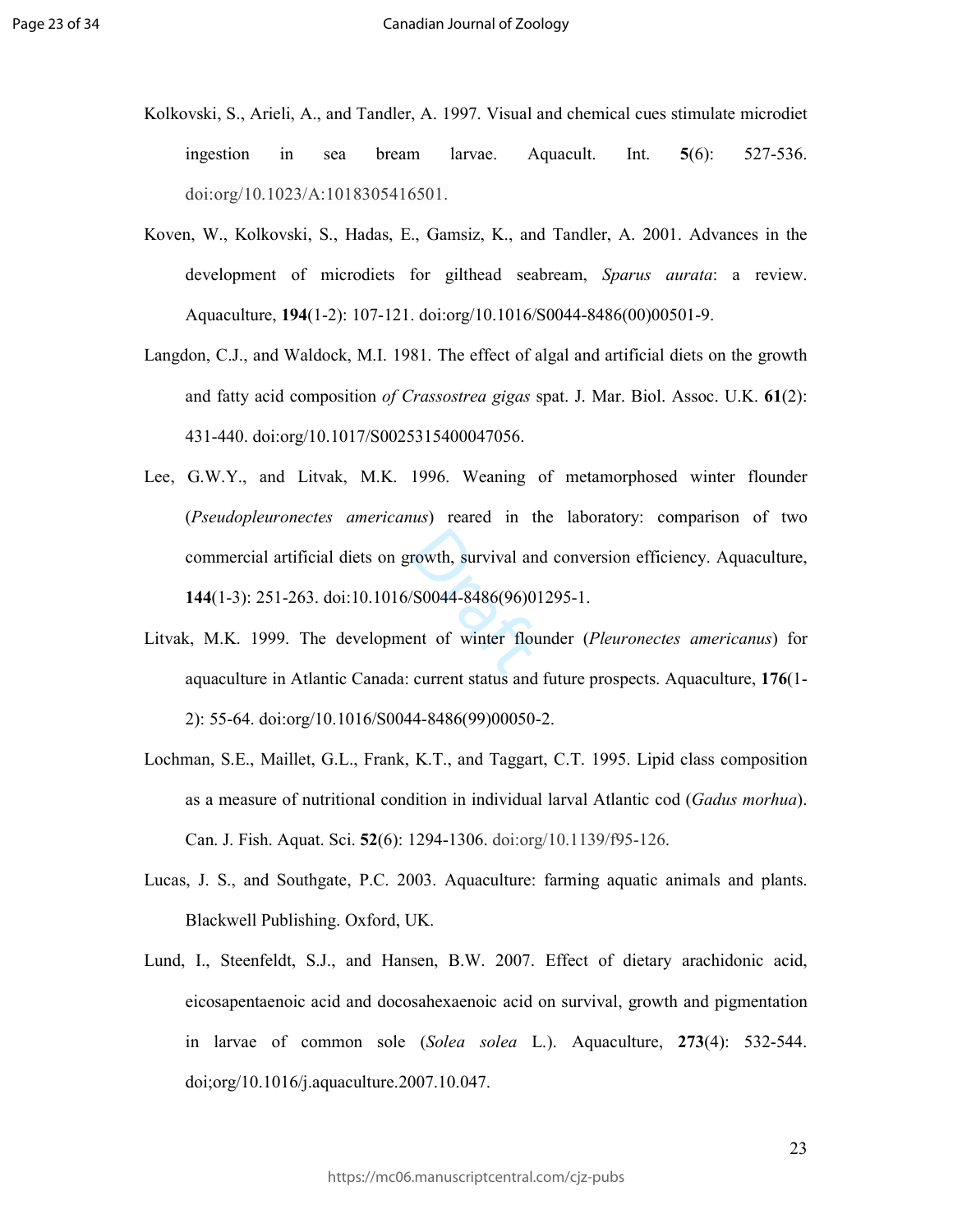- Marty, Y., Delaunay, F., Moal, J., and Samain, J.-F. 1992. Changes in the fatty acid composition of *Pecten maximus* (L.) during larval development. J. Exp. Mar. Biol. Ecol. **163**(2): 221-234. doi:org/10.1016/0022-0981(92)90051-B.
- McCracken, F.D. 1963. Seasonal movements of the winter flounder, *Pseudopleuronectes americanus* (Walbaum), on the Atlantic coast. J. Fish. Res. Board Can. **20**(2): 551–586. doi:org/10.1139/f63-040.
- Mercier, L., Audet, C., de la Noüe, J., Parent, B., Parrish, C.C., and Ross, N.W. 2004. First feeding of winter flounder (*Pseudopleuronectes americanus*) larvae: use of *Brachionus plicatilis* acclimated at low temperature as live prey. Aquaculture, **229**(1-4): 361-376. doi:org/10.1016/S0044-8486(03)00399-5.
- n in winter flour<br>00067.x.<br>Gallant, J.W., Jo Murray, H.M., Gallant, J.W., Perez-Casanova, J.C., Johnson, S.C., and Douglas, S.E. 2003. Ontogeny of lipase expression in winter flounder. J. Fish Biol. **62**(4): 816-833. doi:10.1046/j.1095-8649.2003.00067.x.
- Murray, H.M., Perez-Casanova, J.C., Gallant, J.W., Johnson, S.C., and Douglas, S.E. 2004. Trypsinogen expression during the development of the exocrine pancreas in winter flounder (*Pleuronectes americanus*). Comp. Biochem. Physiol. A **138**(1): 53-59. doi:org/10.1016/j.cbpb.2004.02.020.
- Parrish, C.C. 1987. Separation of aquatic lipid classes by chromarod thin-layer chromatography with measurement by iatroscan flame ionization detection. Can. J. Fish. Aquat. Sci. **44**(4): 722-731. doi:org/10.1139/f87-087.
- Parrish, C.C. 1999. Determination of total lipid, lipid classes, and fatty acids in aquatic samples. *In* Lipids in freshwater ecosystems. *Edited by* M.T. Arts and B.C. Wainman. Springer-Verlag. New York. pp. 4-20.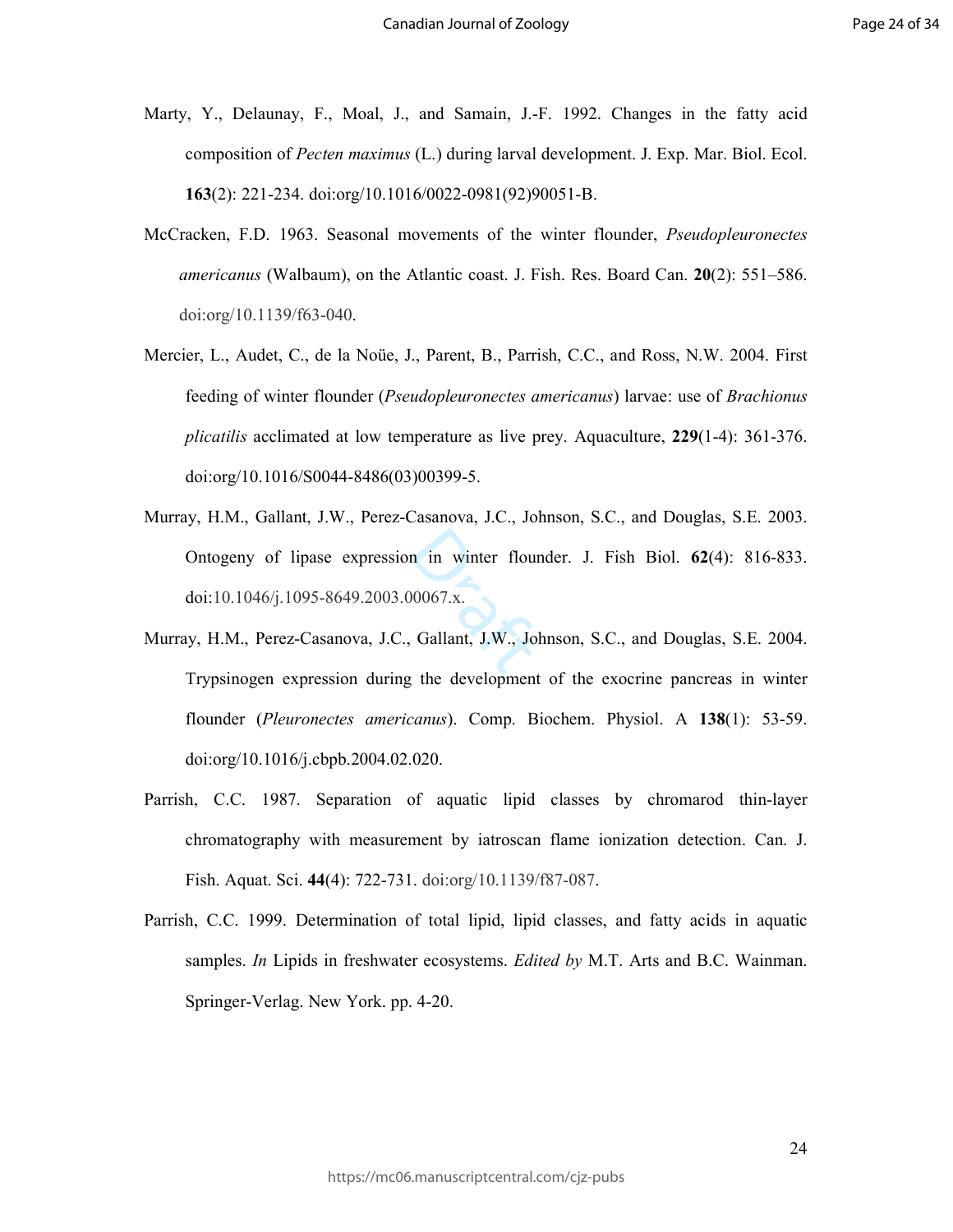- Pearcy, W.G. 1962. Ecology of an estuarine population of winter flounder *Pseudopleuronectes americanus* (Walbaum). The Bulletin of the Bingham Oceanographic Collection, Yale University, 18, 78 p.
- Plante, S., Audet, C., Lambert, Y., and de la Noüe, J. 2003. Comparison of stress responses in wild and captive winter flounder (*Pseudopleuronectes americanus Walbaum*) broodstock. Aquaculture Res. **34**(10): 803-812. doi:10.1046/j.1365-2109.2003.00881.x
- Roselund, G., Stoss, J., and Talhot, C. 1997. Co-feeding marine fish larvae with inert and live diets. Aquaculture, **155**(1-4): 183-191. doi:org/10.1016/S0044-8486(97)00116-6.
- Sargent, J., McEvoy, L., Estevez, A., Bell, G., Bell, M., Henderson, J., and Tocher, D. 1999. Lipid nutrition of marine fish during early development: current status and future direction. Aquaculture, **179**(1-4): 217-229. doi:org/10.1016/S0044-8486(99)00191-X.
- . 1997. Ketone both<br>IR spectroscopical<br>6/S0305-0491(96) Segner, H., Dolle, A., and Bohm, R. 1997. Ketone body metabolism in the carp *Cyprinus carpio*: biochemical and 1H NMR spectroscopical analysis. Comp. Biochem. Physiol. B **116**(2): 257-262. doi:org/10.1016/S0305-0491(96)00213-1.
- Skalli, A., and Robin, J. H. 2004. Requirement of n-3 long chain polyunsaturated fatty acids for European sea bass (*Dicentrarchus labrax*) juveniles: growth and fatty acid composition. Aquaculture, **240**(1-4): 399-415. doi:org/10.1016/j.aquaculture.2004.06.036.
- Sokal, R.R., and Rohlf, J.F. 1995. Biometry: the principles and practice of statistics in biological research. 3<sup>rd</sup> edition. W. H. Freeman and Company. New York.
- Trushenski, J.T., Kasper, G.S., and Kohler, C.C. 2006. Challenges and opportunities in finfish nutrition. N. Am. J. Aquacult. **68**(2): 122-140. doi:10.1577/A05-006.1.
- Vagner, M., de Montgolfier, B., Sévigny, J.-M., Tremblay, R., and Audet, C. 2013. Expression of genes involved in key metabolic processes during winter flounder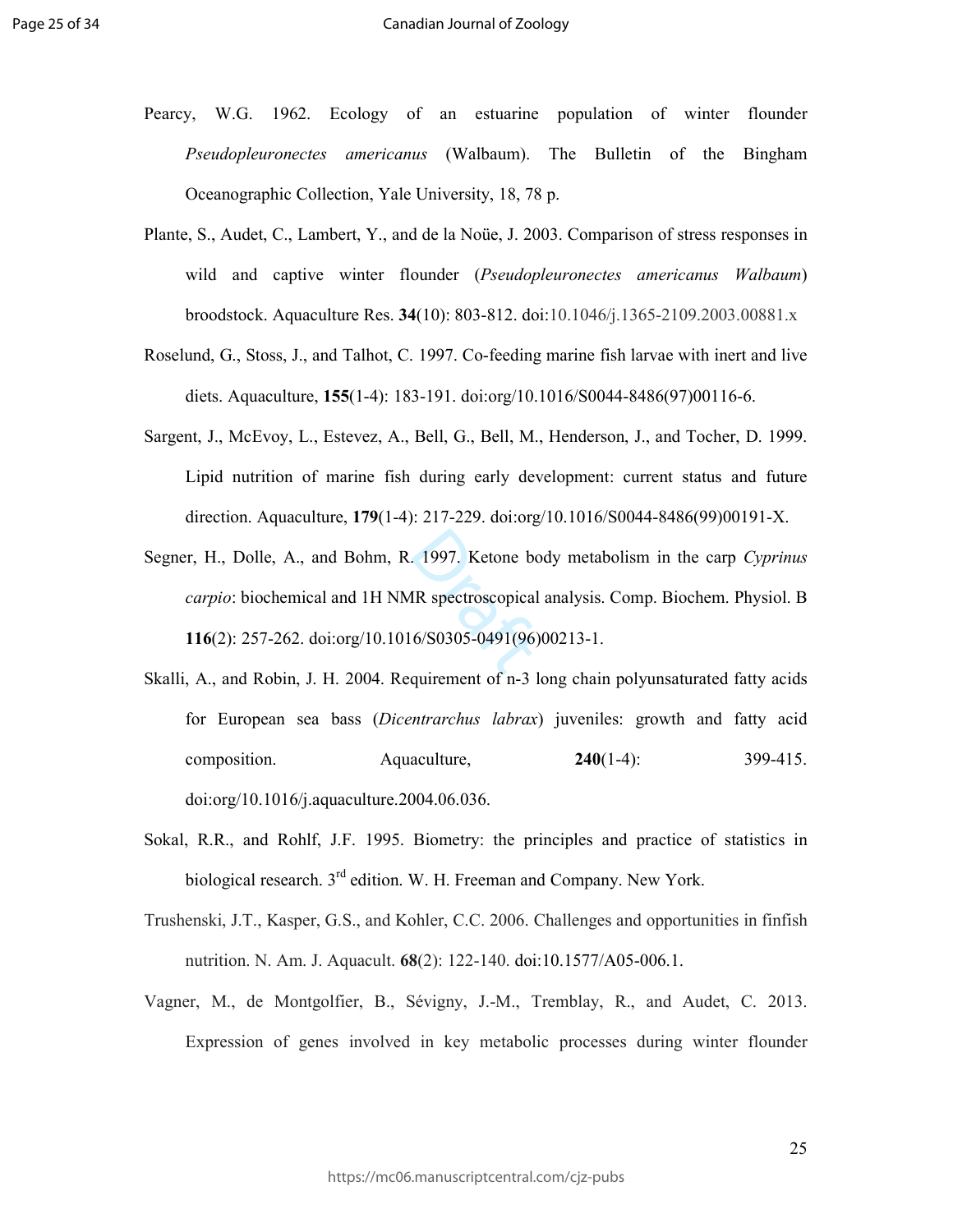(*Pseudopleuronectes americanus*) metamorphosis. Can. J. Zool. **91**(3): 156-163. doi:org/10.1139/cjz-2012-0240.

- Watanabe, T., and Kiron, V. 1994. Prospects in larval fish dietetics (review). Aquaculture, **124**(1-4): 223-251. doi:org/10.1016/0044-8486(94)90386-7.
- Zammit, V.A., and Newsholme, E.A. 1979. Activities of enzymes of fat and ketone body metabolism and effects of starvation on blood concentrations of glucose and fat fuels in teleost and elasmobranch fish. Biochem. J. **184**(2): 313-322. doi:10.1042/bj1840313.

Ora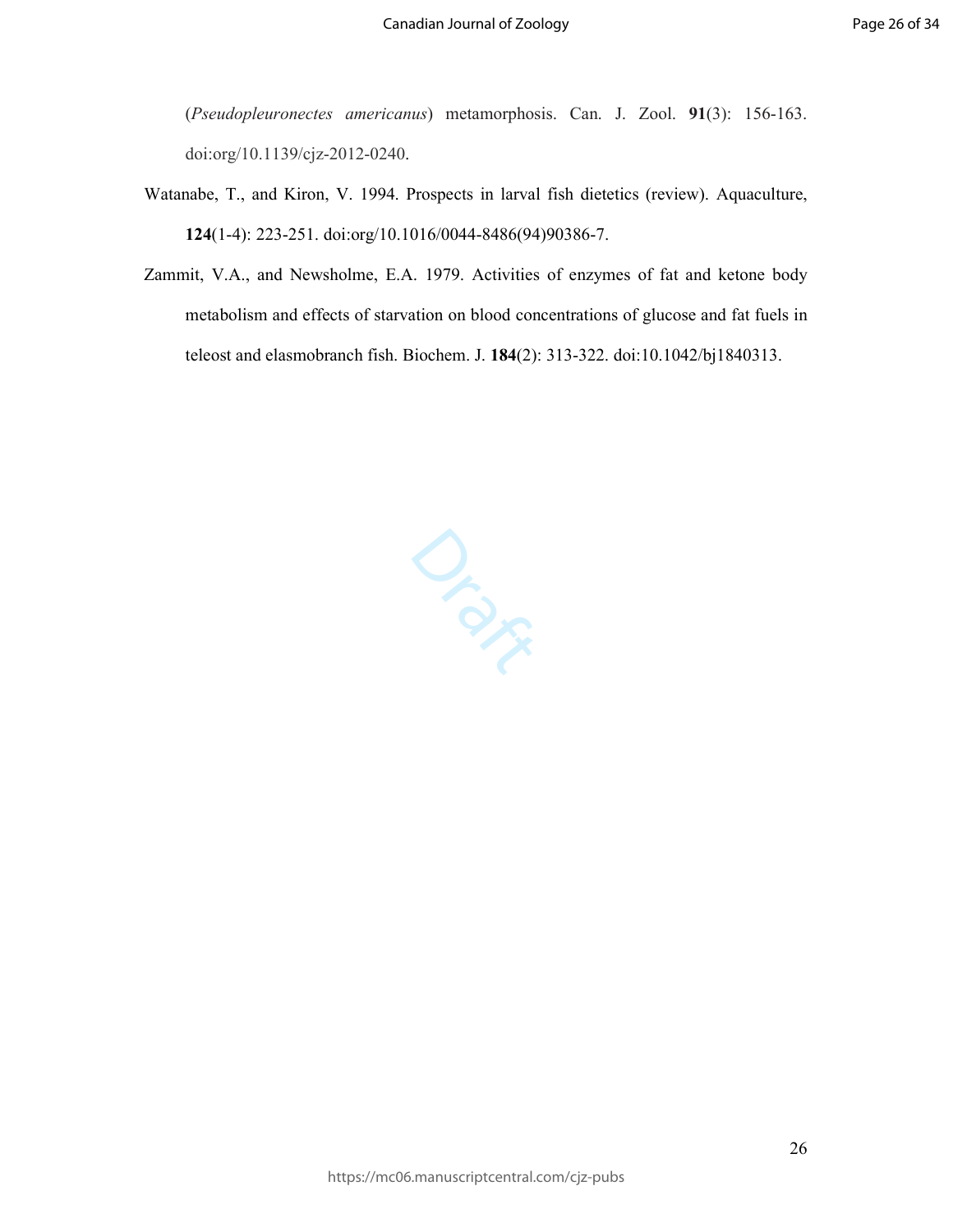**Table 1.** Standard length, width, and wet weight of winter flounder (*Pseudopleuronectes americanus*) juveniles for the different weaning periods (at settlement [W0]; one [W1], two [W2], and three [W3] months after settlement). Results are expressed as mean ± S.D. *F* and *P*  are provided for each sampling day and each variable; significant values are in bold. Different letters indicate significant differences among treatments of the same sampling day.

| Days after       |      |                | Standard length     | Width               | Wet weight      |
|------------------|------|----------------|---------------------|---------------------|-----------------|
| Settlement       |      |                |                     |                     |                 |
|                  |      |                | (mm)                | (mm)                | (mg)            |
| $\boldsymbol{0}$ | F, P |                | 0.91, 0.46          | 0.64, 0.60          |                 |
|                  |      | W <sub>0</sub> | $6.8 \pm 0.18$      | $2.1\pm0.10$        |                 |
|                  |      | W1             | $6.6 \pm 0.20$      | $2.0 \pm 0.09$      |                 |
|                  |      | W <sub>2</sub> | $6.6 \pm 0.23$      | $1.9 \pm 0.12$      |                 |
|                  |      | W3             | $6.5 \pm 0.33$      | $2.0 \pm 0.21$      |                 |
| 15               | F, P |                | 1.86, 0.19          | 3.67, 0.04          | 1.39, 0.29      |
|                  |      | W <sub>0</sub> | $6.7 \pm 0.29$      | $2.1 \pm 0.15^a$    | $3.6 \pm 0.65$  |
|                  |      | W1             | $7.0 \pm 0.22$      | $2.3 \pm 0.09^{ab}$ | $4.5 \pm 0.29$  |
|                  |      | W <sub>2</sub> | $7.0 \pm 0.15$      | $2.3 \pm 0.08^{ab}$ | $4.2 \pm 0.64$  |
|                  |      | W3             | $7.2 \pm 0.34$      | $2.4 \pm 0.17^b$    | $4.9 \pm 1.61$  |
|                  |      |                |                     |                     |                 |
| 30               | F, P |                | 1.06, 0.41          | 2.14, 0.15          | 0.64, 0.60      |
|                  |      | W <sub>0</sub> | $7.7 \pm 0.22$      | $2.5 \pm 0.13$      | $6.7 \pm 1.11$  |
|                  |      | W1             | $8.1 \pm 0.32$      | $2.8 \pm 0.11$      | $8.2 \pm 3.59$  |
|                  |      | W <sub>2</sub> | $8.0 \pm 0.49$      | $2.7 \pm 0.31$      | $8.2 \pm 1.16$  |
|                  |      | W3             | $8.0 \pm 0.17$      | $2.9 \pm 0.05$      | $8.9 \pm 1.18$  |
| 45               | F, P |                | 6.27, 0.02          | 3.58, 0.07          |                 |
|                  |      | W <sub>0</sub> |                     |                     |                 |
|                  |      | W1             | $8.2 \pm 0.10^a$    | $2.9 \pm 0.06$      |                 |
|                  |      | W <sub>2</sub> | $8.8 \pm 0.31^{ab}$ | $3.1 \pm 0.17$      |                 |
|                  |      | W3             | $9.0 \pm 0.43^b$    | $3.2 \pm 0.20$      |                 |
|                  |      |                |                     |                     |                 |
| 60               | F, P |                | 0.32, 0.73          | 0.36, 0.71          | 0.58, 0.58      |
|                  |      | W <sub>0</sub> |                     |                     |                 |
|                  |      | W1             | $10.4 \pm 0.31$     | $3.8 \pm 0.22$      | $16.6 \pm 2.53$ |
|                  |      | W <sub>2</sub> | $10.2 \pm 0.74$     | $3.7 \pm 0.35$      | $18.6 \pm 5.61$ |
|                  |      | W3             | $10.6 \pm 0.76$     | $3.9 \pm 0.34$      | $20.1 \pm 5.00$ |
| 75               | F, P |                | 1.87, 0.22          | 1.11, 0.38          |                 |
|                  |      | W <sub>0</sub> |                     |                     |                 |
|                  |      | W1             | $11.5 \pm 0.03$     | $4.3 \pm 0.03$      |                 |
|                  |      | W <sub>2</sub> | $10.9 \pm 0.47$     | $3.9 \pm 0.25$      |                 |
|                  |      | W3             | $11.0 \pm 0.36$     | $4.0 \pm 0.30$      |                 |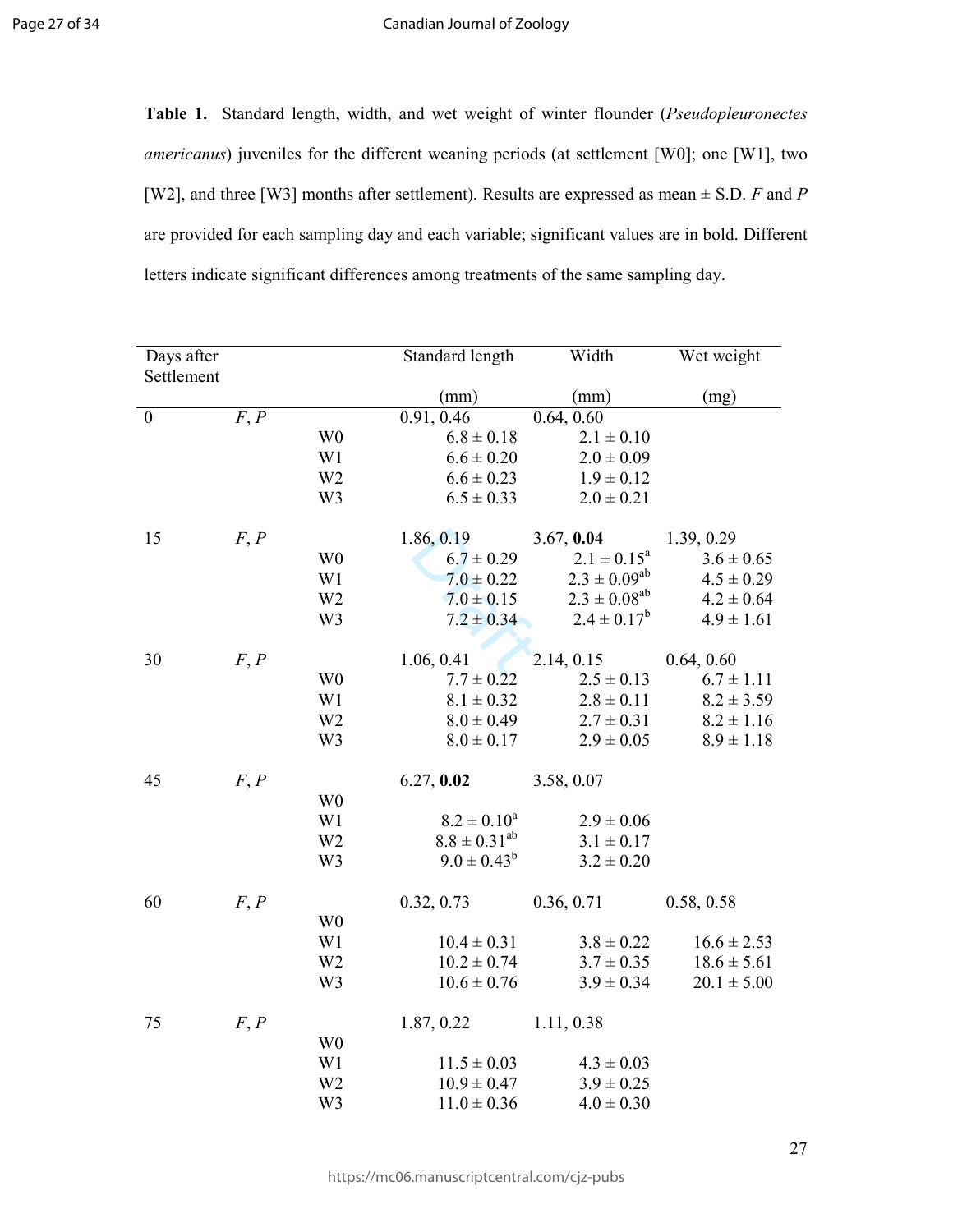| 90 | F. P |    | 1.42, 0.28      | 1.89, 0.22     | 15.08, <b>0.01</b>      |
|----|------|----|-----------------|----------------|-------------------------|
|    |      | W0 |                 |                |                         |
|    |      | W1 |                 |                |                         |
|    |      | W2 | $12.3 \pm 0.79$ | $4.4 \pm 0.33$ | $24.7 \pm 3.50^{\circ}$ |
|    |      | W3 | $12.5 \pm 0.32$ | $4.7 \pm 0.10$ | $34.6 \pm 3.66^b$       |

Org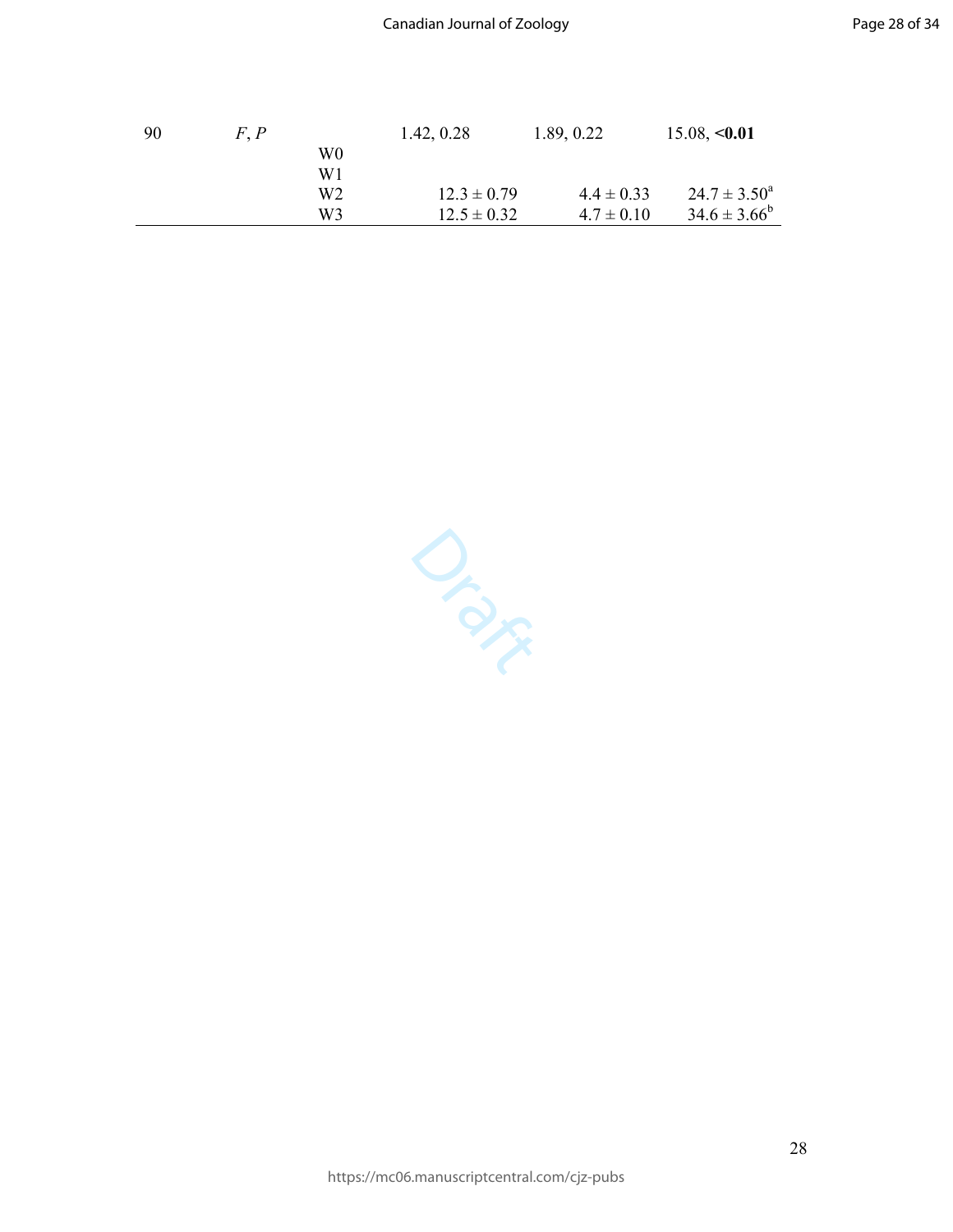**Table 2.** Total lipids  $(mg_{ww}^{-1})$  and lipid class proportions (% of total lipids) in inert commercial food, enriched rotifers (*Brachionus plicatilis*), and winter flounder (*Pseudopleuronectes americanus*) juveniles for the different weaning periods (at settlement [W0]; one [W1], two [W2], and three [W3] months after settlement). Juveniles did not exhibit any difference between sampling time and weaning treatment in terms of lipid concentration or lipid class composition until day 90. Mean ± S.D. Bold indicates significant differences at 90 days after settlement between W2 and W3.

|                    |                  |                 | 0 to 60 days                     | 90 days        | 90 days         |
|--------------------|------------------|-----------------|----------------------------------|----------------|-----------------|
|                    | Inert food       | Rotifers        | W <sub>0</sub> to W <sub>3</sub> | W <sub>2</sub> | W <sub>3</sub>  |
| Total lipids       |                  |                 |                                  |                |                 |
| $(mg g_{ww}^{-1})$ | $132.8 \pm 13.8$ | $72.9 \pm 24.6$ | $16.4 \pm 8.7$                   | $12.2 \pm 0.6$ | $13.6 \pm 5.3$  |
| % total lipids     |                  |                 |                                  |                |                 |
| <b>KET</b>         | $73.3 \pm 1.3$   | $3.1 \pm 3.2$   | $5.8 \pm 6.1$                    | $1.7 \pm 1.5$  | $20.9 \pm 15.6$ |
| <b>TAG</b>         | $6.3 \pm 0.7$    | $25.1 \pm 8.8$  | $4.3 \pm 4.8$                    | $2.8 \pm 2.1$  | $11.1 \pm 5.3$  |
| <b>ST</b>          | $4.2 \pm 0.3$    | $1.3 \pm 0.7$   | $8.2 \pm 4.2$                    | $14.4 \pm 3.4$ | $9.6 \pm 5.7$   |
| AMPL               | $4.3 \pm 0.3$    | $7.6 \pm 7.5$   | $5.3 \pm 3.5$                    | $3.7 \pm 1.9$  | $8.3 \pm 1.9$   |
| PL                 | $11.9 \pm 1.1$   | $63.1 \pm 14.1$ | $76.4 \pm 11.8$                  | $77.4 \pm 3.6$ | $50.2 \pm 16.8$ |
| TAG/ST             | $1.5 \pm 0.3$    | $32.9 \pm 13.5$ | $0.7 \pm 0.9$                    | $0.2 \pm 0.2$  | $3.4 \pm 5.1$   |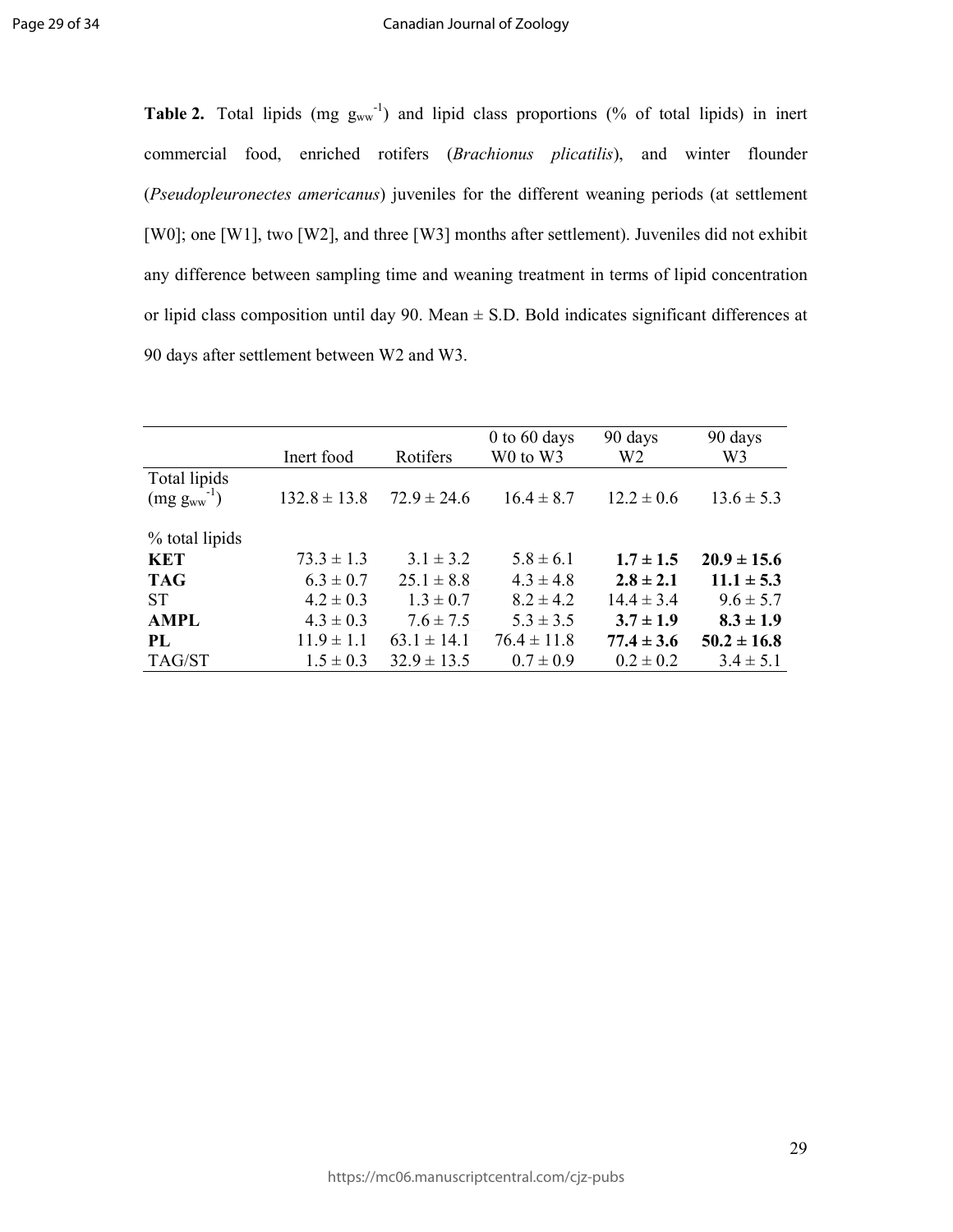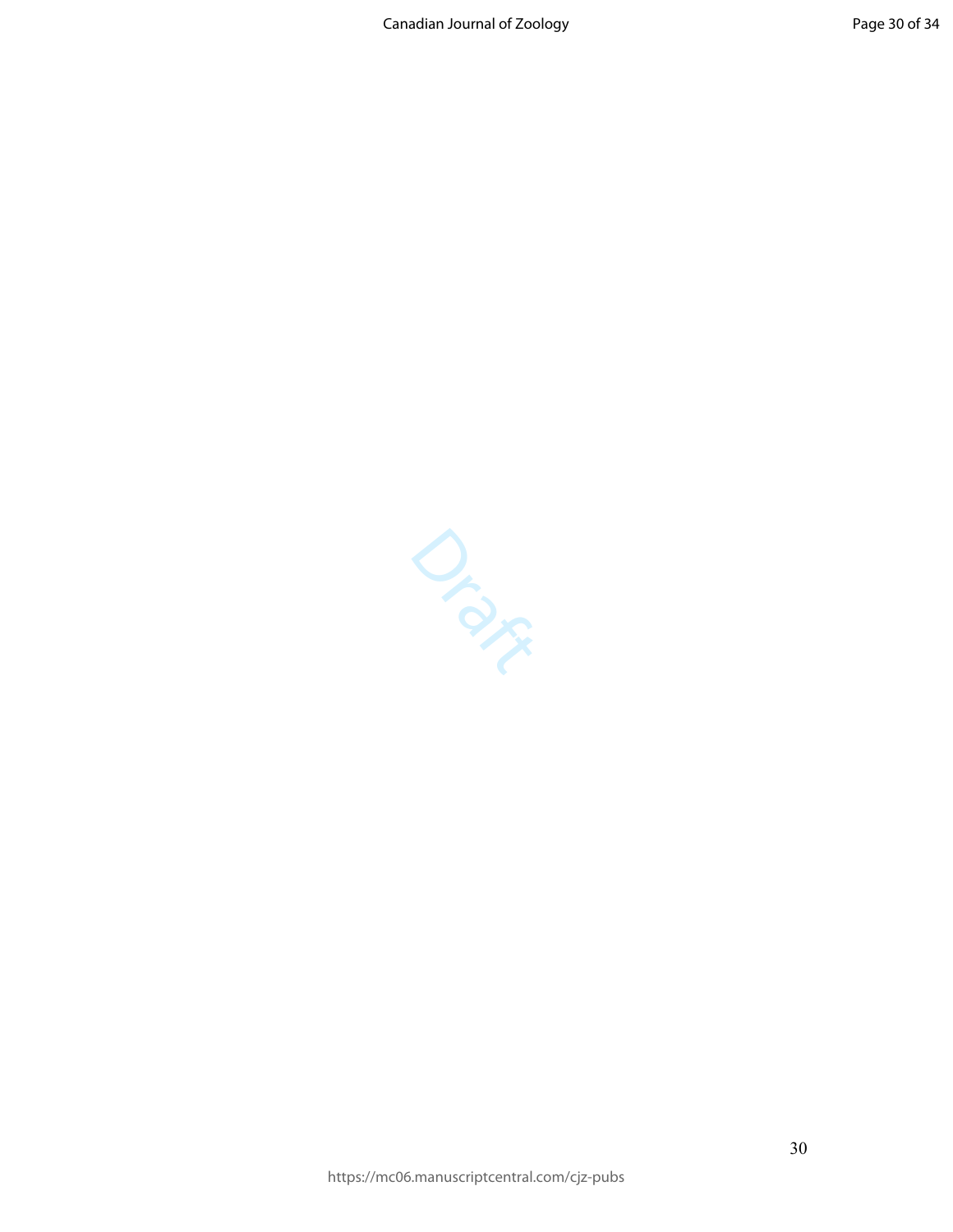Page 31 of 34

### Canadian Journal of Zoology

1 **Table 3** Proportions of the different fatty acids (% of total neutral fatty acids) in food

2 sources (inert food and rotifers) and the neutral and polar lipid fractions of winter flounder

- 3 (*Pseudopleuronectes americanus*) juveniles on day 90 weaned two (W2) or three (W3)
- 4 months after settlement. Mean  $\pm$  S.D.

|                | Inert food     | Rotifers       | Neutral W <sub>2</sub> | Neutral W3     | Polar W2       | Polar W3       |
|----------------|----------------|----------------|------------------------|----------------|----------------|----------------|
| 14:0           | $0.8 \pm 0.3$  | $3.3 \pm 1.0$  | $3.5 \pm 0.2$          | $3.9 \pm 0.7$  | $1.2 \pm 0.1$  | $1.6 \pm 0.1$  |
| 15:0           | $0.8 \pm 0.1$  | $0.9 \pm 0.4$  | $0.9 \pm 0.4$          | $0.7 \pm 0.1$  | $0.4 \pm 0.1$  | $0.2 \pm 0.2$  |
| 16:0           | $32.9 \pm 0.8$ | $13.5 \pm 6.2$ | $13.8 \pm 1.0$         | $12.7 \pm 0.7$ | $19.0 \pm 1.4$ | $19.9 \pm 0.7$ |
| 17:0           | $0.8 \pm 0.1$  | $0.6 \pm 0.1$  | $1.2 \pm 0.5$          | $0.7 \pm 0.2$  | $0.6 \pm 0.1$  | $0.6 \pm 0.1$  |
| 18:0           | $7.8 \pm 0.3$  | $5.6 \pm 0.8$  | $5.4 \pm 0.1$          | $5.2 \pm 0.9$  | $10.8 \pm 0.4$ | $10.6 \pm 0.4$ |
| 20:0           | $0.5 \pm 0.1$  | $0.6 \pm 0.1$  | $1.4 \pm 0.8$          | $0.6 \pm 0.3$  | $0.3 \pm 0.1$  | $0.2 \pm 0.1$  |
| 21:0           | $0.1 \pm 0.1$  | $0.5 \pm 0.1$  | $1.2 \pm 0.8$          | $0.5 \pm 0.3$  | $0.2 \pm 0.1$  | $0.1 \pm 0.1$  |
| 22:0           | $0.3 \pm 0.1$  | $0.3 \pm 0.1$  | $1.7 \pm 1.1$          | $0.7 \pm 0.3$  | $0.3 \pm 0.1$  | $0.2 \pm 0.1$  |
| 24:0           | $0.4 \pm 0.1$  | $0.7 \pm 0.1$  | $1.1 \pm 0.9$          | $0.6 \pm 0.3$  | $0.3 \pm 0.1$  | $0.3 \pm 0.1$  |
| $\Sigma$ SFA   | $44.5 \pm 0.8$ | $26.1 \pm 6.1$ | $30.3 \pm 3.8$         | $25.7 \pm 0.9$ | $33.1 \pm 1.4$ | $33.6 \pm 1.1$ |
| 16:1n7         | $7.8 \pm 0.7$  | $19.1 \pm 1.0$ | $8.2 \pm 1.4$          | $16.2 \pm 3.4$ | $3.5 \pm 0.2$  | $6.3 \pm 0.7$  |
| 18:1n7         | $0.2 \pm 0.1$  | $6.1 \pm 0.6$  | $5.3 \pm 0.7$          | $7.8 \pm 1.1$  | $5.0 \pm 0.2$  | $6.9 \pm 1.2$  |
| 18:1n9         | $1.6 \pm 0.4$  | $8.8 \pm 0.8$  | $7.0 \pm 1.6$          | $10.6 \pm 1.2$ | $7.3 \pm 0.3$  | $7.3 \pm 0.6$  |
| 20:1           | $1.1 \pm 0.2$  | $4.8 \pm 0.2$  | $2.8 \pm 0.4$          | $3.6 \pm 0.5$  | $2.4 \pm 0.1$  | $2.7 \pm 0.1$  |
| 22:1n9         | $6.1 \pm 0.8$  | $3.3 \pm 0.2$  | $2.7 \pm 0.2$          | $1.8 \pm 0.5$  | $0.6 \pm 0.1$  | $0.6 \pm 0.1$  |
| 24:1n7         | $1.8 \pm 0.1$  | $1.5 \pm 0.1$  | $1.4 \pm 1.1$          | $0.7 \pm 0.5$  | $2.6 \pm 0.4$  | $1.9 \pm 0.3$  |
| $\Sigma MUFA$  | $18.4 \pm 1.1$ | $40.3 \pm 1.8$ | $27.4 \pm 2.6$         | $40.7 \pm 5.9$ | $21.4 \pm 0.3$ | $25.7 \pm 0.4$ |
| 18:2n6         | $4.8 \pm 1.2$  | $8.8 \pm 0.3$  | $3.2 \pm 0.2$          | $5.1 \pm 1.2$  | $6.1 \pm 0.5$  | $7.1 \pm 0.6$  |
| 20:2           | $0.4 \pm 0.1$  | $1.2 \pm 0.1$  | $1.9 \pm 0.4$          | $1.1 \pm 0.2$  | $0.7 \pm 0.1$  | $0.7 \pm 0.1$  |
| 22:2           | $4.2 \pm 1.1$  | $3.5 \pm 0.2$  | $1.1 \pm 0.6$          | $0.4 \pm 0.2$  | $0.2 \pm 0.1$  | $0.1 \pm 0.1$  |
| 18:3n3         | $6.2 \pm 0.6$  | $2.3 \pm 0.7$  | $7.5 \pm 1.3$          | $7.6 \pm 1.3$  | $3.2 \pm 0.1$  | $4.1 \pm 0.3$  |
| 20:3n3         | $11.1 \pm 1.1$ | $5.7 \pm 0.3$  | $1.9 \pm 06$           | $0.8 \pm 0.2$  | $0.7 \pm 0.1$  | $0.9 \pm 0.1$  |
| 20:3n6         | $1.1 \pm 0.2$  | $1.1 \pm 0.1$  | $1.4 \pm 0.2$          | $1.1 \pm 0.1$  | $0.6 \pm 0.1$  | $0.7 \pm 0.1$  |
| 20:4n6         | $1.6 \pm 0.2$  | $2.9 \pm 0.2$  | $3.1 \pm 0.5$          | $1.5 \pm 0.3$  | $5.1 \pm 0.4$  | $4.1 \pm 0.1$  |
| 20:5n3         | $1.2 \pm 0.2$  | $2.5 \pm 0.8$  | $8.8 \pm 1.8$          | $6.9 \pm 1.5$  | $12.1 \pm 0.2$ | $10.9 \pm 0.4$ |
| 22:6n3         | $6.4 \pm 0.6$  | $2.4 \pm 1.1$  | $10.1 \pm 2.9$         | $6.8 \pm 3.3$  | $15.3 \pm 0.5$ | $10.8 \pm 1.2$ |
| $\Sigma$ PUFA  | $37.1 \pm 0.9$ | $30.3 \pm 2.2$ | $38.8 \pm 4.8$         | $31.1 \pm 5.5$ | $44.1 \pm 1.1$ | $39.1 \pm 1.1$ |
| EPA/ARA        | $0.8 \pm 0.1$  | $0.9 \pm 0.3$  | $2.9 \pm 0.5$          | $4.6 \pm 0.9$  | $2.4 \pm 0.2$  | $2.7 \pm 0.1$  |
| <b>DHA/EPA</b> | $5.2 \pm 0.9$  | $0.9 \pm 0.1$  | $1.1 \pm 0.2$          | $0.9 \pm 0.2$  | $1.3 \pm 0.1$  | $1.0 \pm 0.1$  |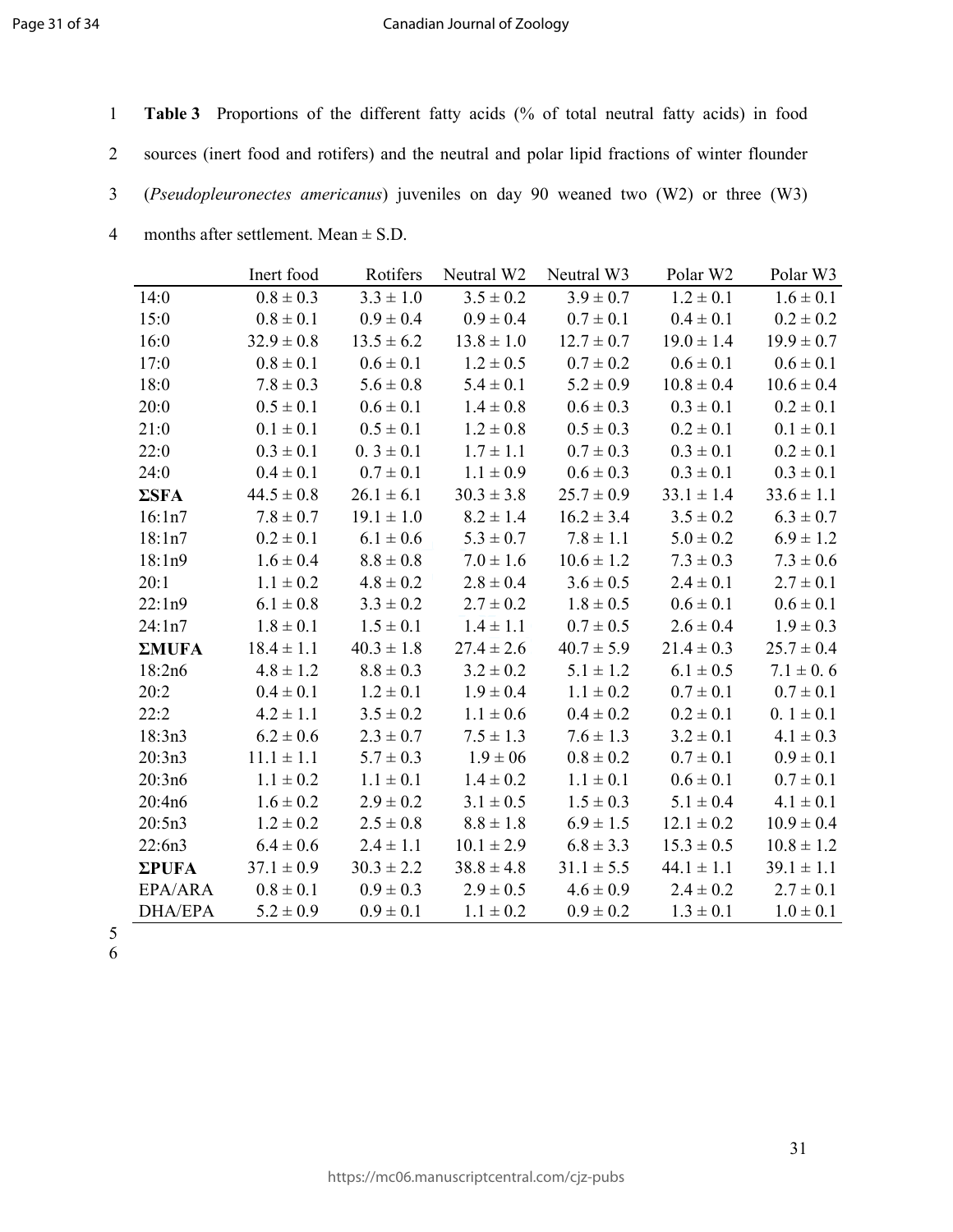7 **Figure 1.** Winter flounder (*Pseudopleuronectes americanus*) juvenile survival (in 8 percent) for the different weaning periods (at settlement [W0]; one [W1], two [W2], and three 9 [W3] months after settlement). Results are expressed as mean  $\pm$  S.D. Day 30:  $F = 16.97$ ,  $P <$ 10 0.001; Day 60: *F* = 11.31, *P* ˂ 0.01; Day 90: *F* = 13.39, *P* ˂ 0.01; different letters indicate 11 significant differences among treatments on the same sampling day. 12 13 **Figure 2.** Non-metric multi-dimensional scaling of the Bray-Curtis similarity matrix based on 14 the profiles of relative abundance of fatty acids associated with commercial inert food, 15 enriched rotifers (*Brachionus plicatilis*), and the neutral and polar lipids fraction of weaned

- 16 winter flounder (*Pseudopleuronectes americanus*) juveniles two or three months after
- 17 settlement.

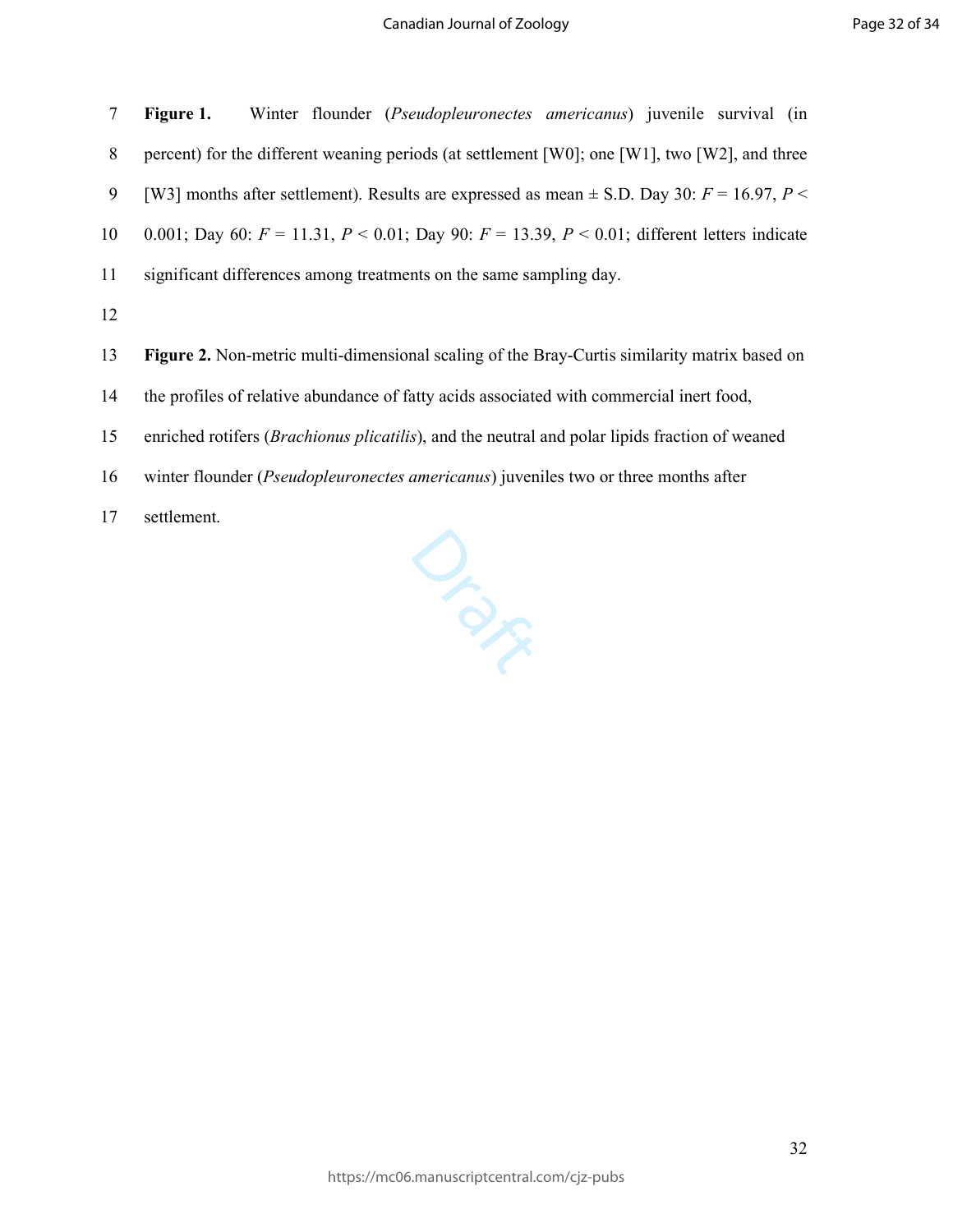